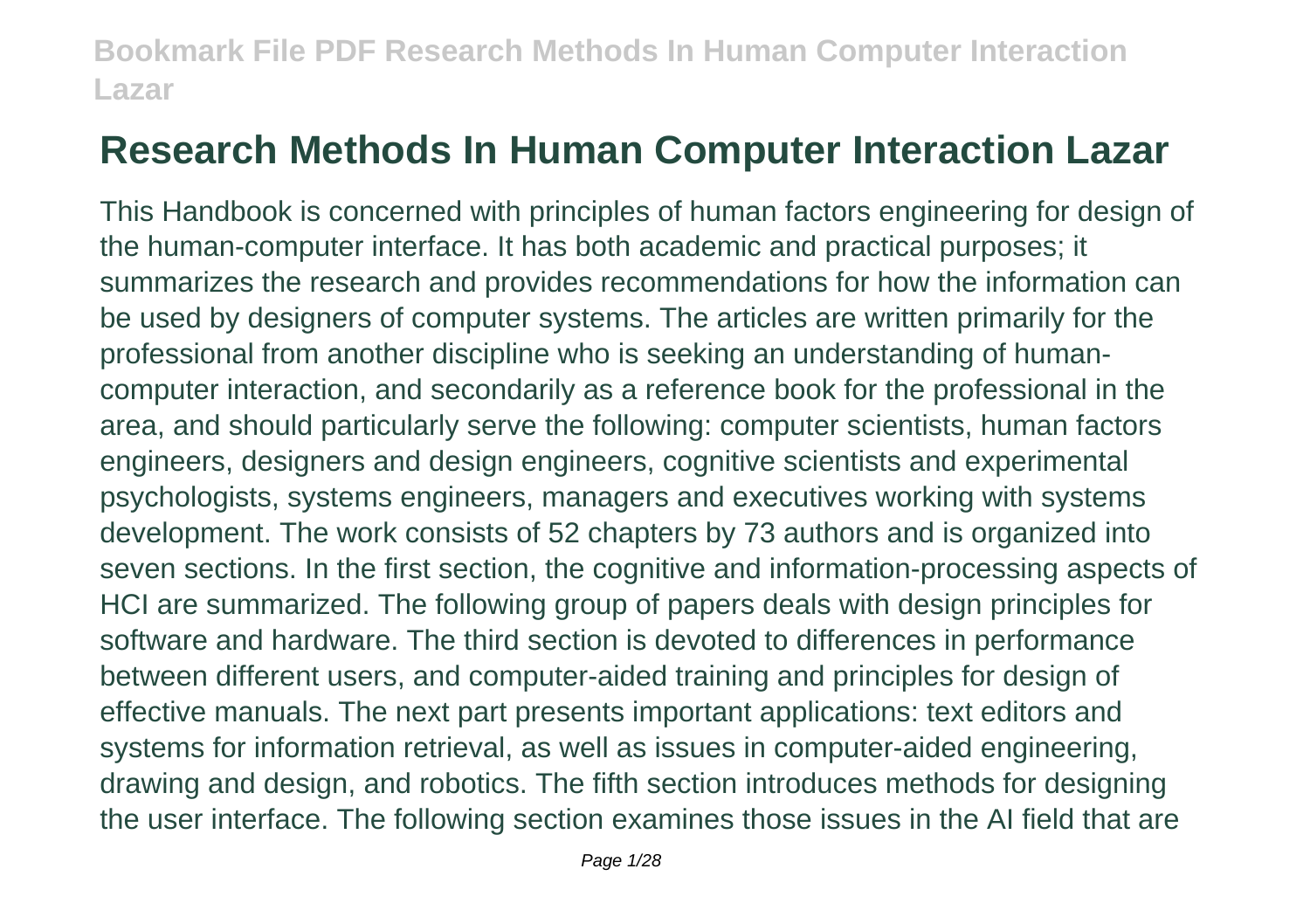currently of greatest interest to designers and human factors specialists, including such problems as natural language interface and methods for knowledge acquisition. The last section includes social aspects in computer usage, the impact on work organizations and work at home.

This book promotes a critical reflection about the research conducted so far in Human-Computer Interaction (HCI) with older people, whose predominant perspective focuses on decline, health, and help. It introduces a new (or different) perspective, which is grounded in interdisciplinary research on older people and digital technologies. Key elements are to (i) address topics that include, but also go beyond decline, health, and help, such as leisure, fun, creativity and culture, to delve more deeply into the role of digital technologies in multiple facets of older people's lives; (ii) focus on doing research and designing technologies with and for older adults, and their communities, to avoid and fight against negative social conceptions of ageing; and (iii) examine older people's life course, strengths, interests, and values, as well as their limitations and needs, to design technologies that not only help but also empower them, extending their abilities and acquiring new knowledge, beyond technology use. This perspective aims to help us better understand, design, and evaluate older people's interactions with digital technologies in the early 21st century.

Longitudinal studies have traditionally been seen as too cumbersome and laborintensive to be of much use in research on Human-Computer Interaction (HCI).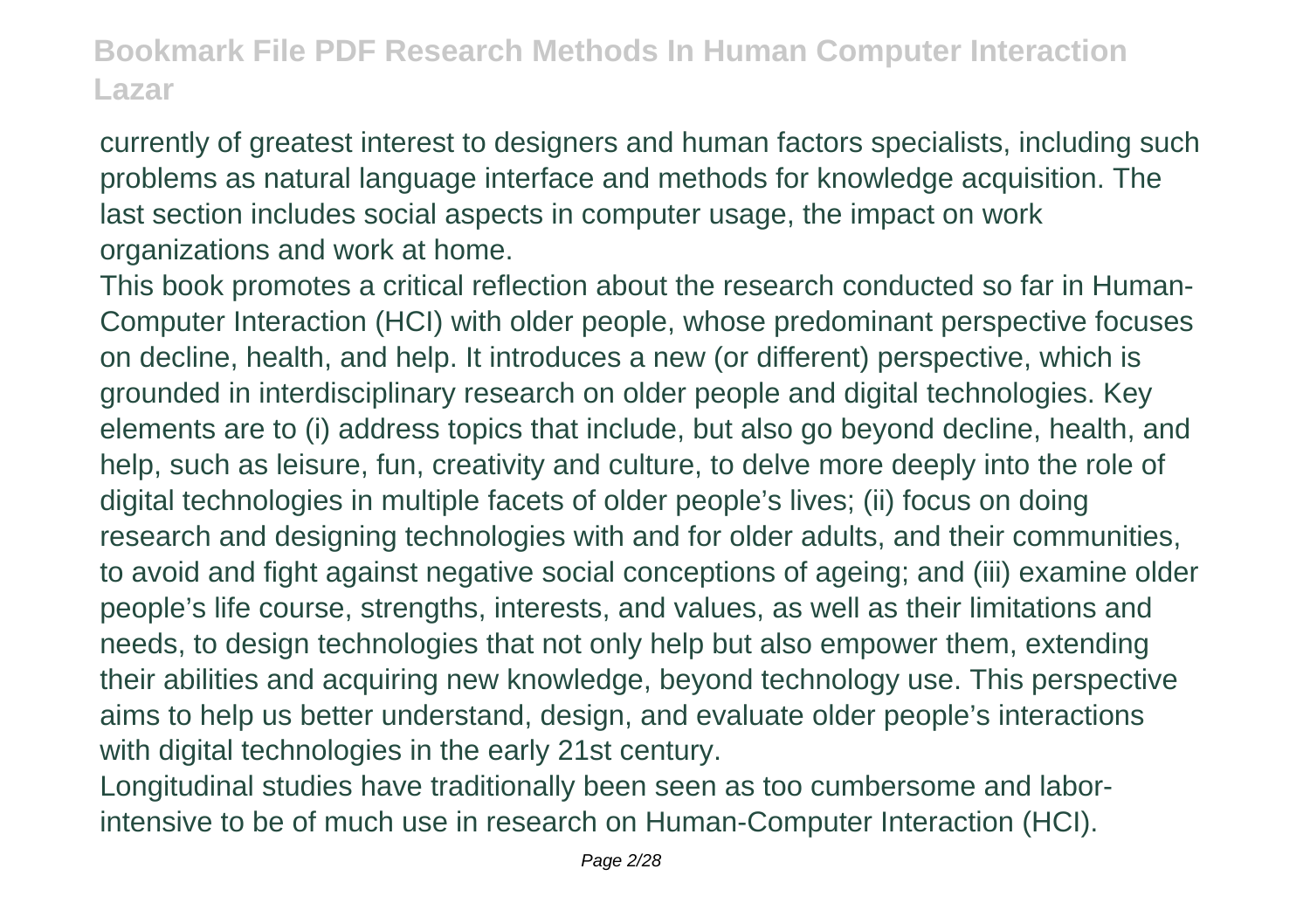However, recent trends in market, legislation, and the research questions we address, have highlighted the importance of studying prolonged use, while technology itself has made longitudinal research more accessible to researchers across different application domains. Aimed as an educational resource for graduate students and researchers in HCI, this book brings together a collection of chapters, addressing theoretical and methodological considerations, and presenting case studies of longitudinal HCI research. Among others, the authors: discuss the theoretical underpinnings of longitudinal HCI research, such as when a longitudinal study is appropriate, what research questions can be addressed and what challenges are entailed in different longitudinal research designs reflect on methodological challenges in longitudinal data collection and analysis, such as how to maintain participant adherence and data reliability when employing the Experience Sampling Method in longitudinal settings, or how to cope with data collection fatigue and data safety in applications of autoethnography and autobiographical design, which may span from months to several years present a number of case studies covering different topics of longitudinal HCI research, from "low technology" to self-tracking, to mid-air haptic feedback, and crowdsourcing.

This textbook brings together both new and traditional research methods in Human Computer Interaction (HCI). Research methods include interviews and observations, ethnography, grounded theory and analysis of digital traces of behavior. Readers will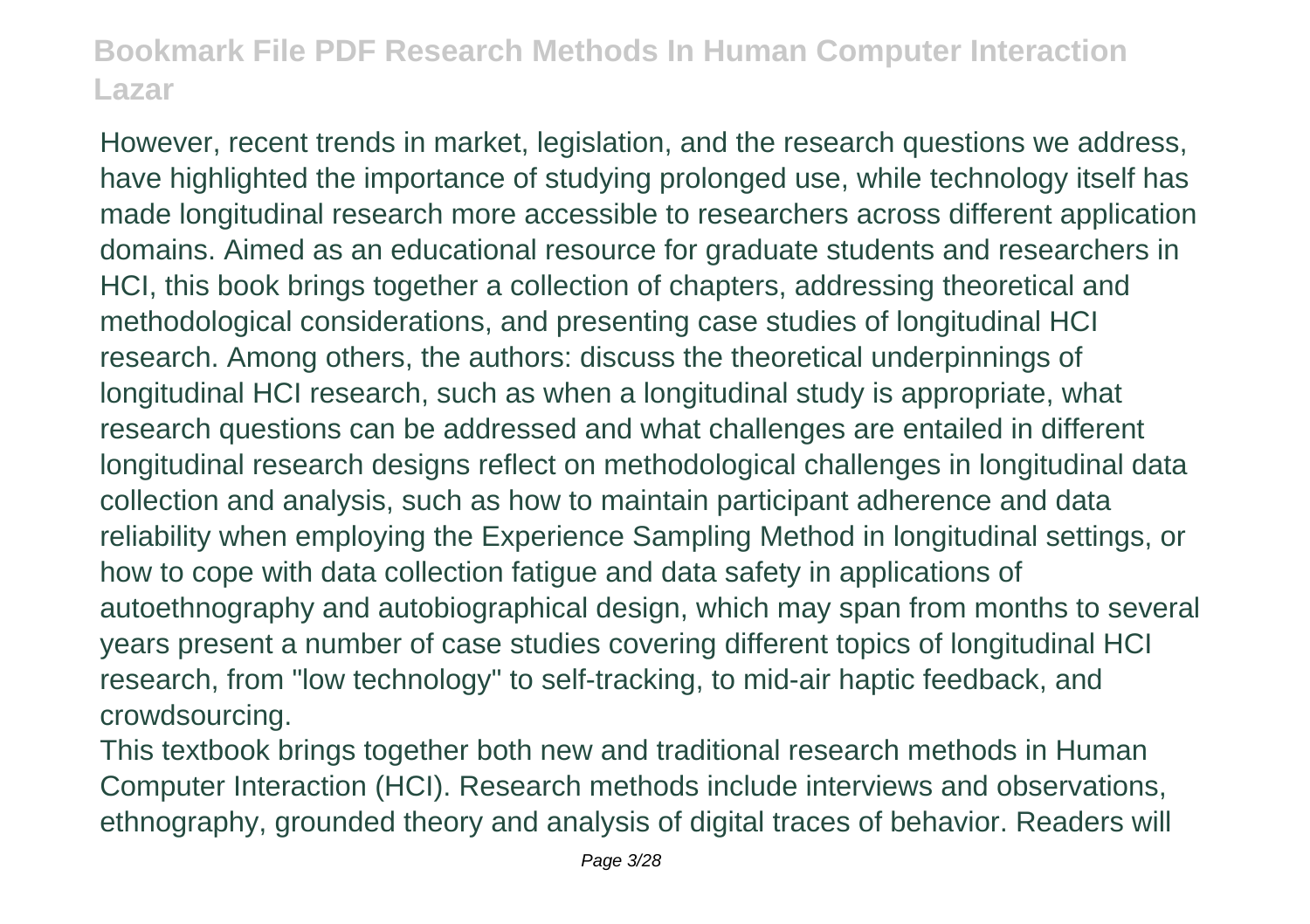gain an understanding of the type of knowledge each method provides, its disciplinary roots and how each contributes to understanding users, user behavior and the context of use. The background context, clear explanations and sample exercises make this an ideal textbook for graduate students, as well as a valuable reference for researchers and practitioners. 'It is an impressive collection in terms of the level of detail and variety.' (M. Sasikumar, ACM Computing Reviews #CR144066) This book critically reflects on current statistical methods used in Human-Computer Interaction (HCI) and introduces a number of novel methods to the reader. Covering many techniques and approaches for exploratory data analysis including effect and power calculations, experimental design, event history analysis, non-parametric testing and Bayesian inference; the research contained in this book discusses how to communicate statistical results fairly, as well as presenting a general set of recommendations for authors and reviewers to improve the quality of statistical analysis in HCI. Each chapter presents [R] code for running analyses on HCI examples and explains how the results can be interpreted. Modern Statistical Methods for HCI is aimed at researchers and graduate students who have some knowledge of "traditional" null hypothesis significance testing, but who wish to improve their practice by using techniques which have recently emerged from statistics and related fields. This book critically evaluates current practices within the field and supports a less rigid, procedural view of statistics in favour of fair statistical communication.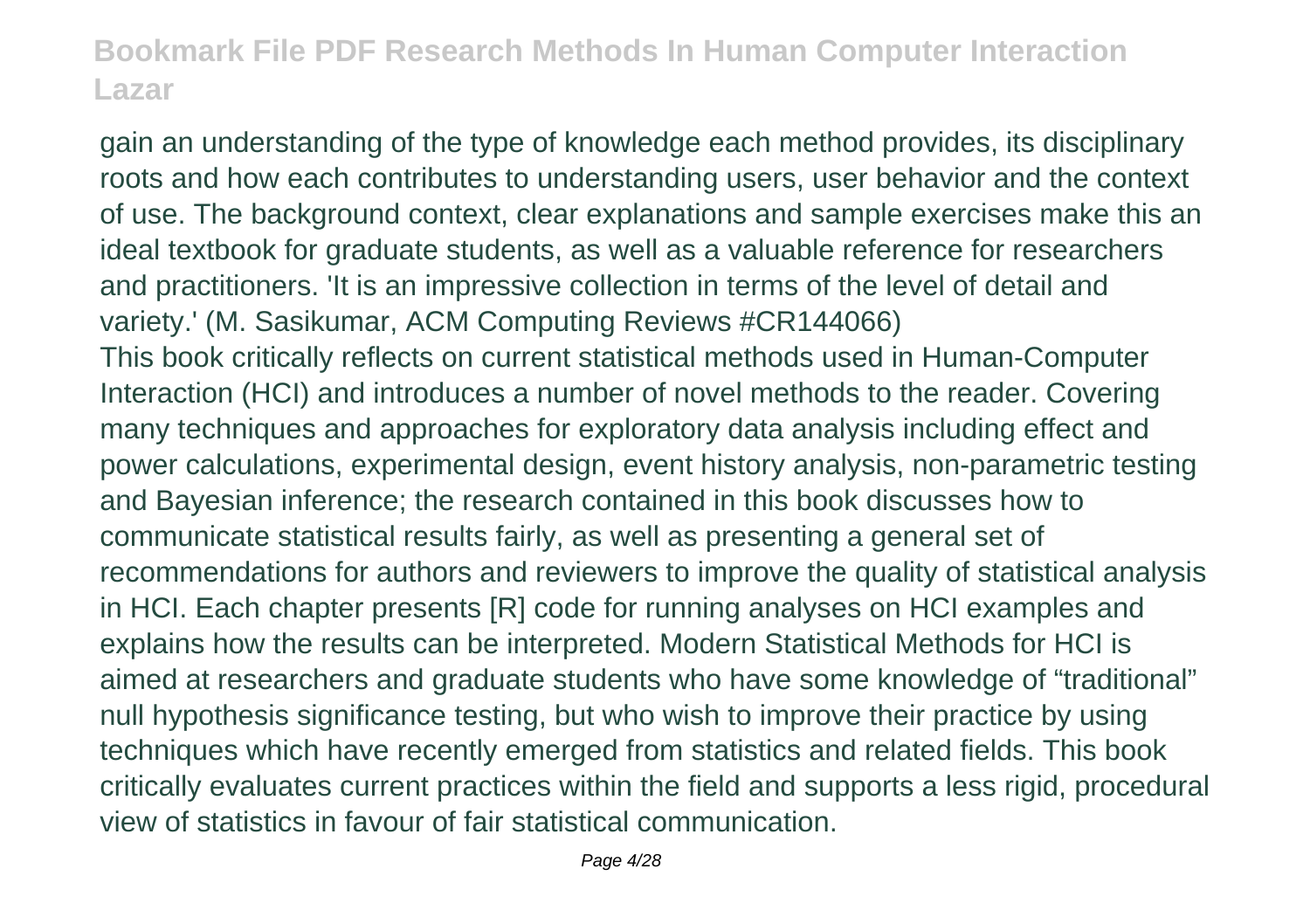Formal methods have already been shown to improve the development process and quality assurance in system design and implementation. This volume examines whether these benefits also apply to the field of human-computer interface design and implementation, and whether formal methods can offer useful support in usability evaluation and obtaining more reliable implementations of user requirements. Its main aim is to compare the different approaches and examine which particular type of implementation and problem each one is best suited to. To enable the reader to compare and contrast the approaches as easily as possible, each one is applied to the same case study: the specification of an ideal Netscape-like web browser and html page server. The resulting volume will provide invaluable reading for final year undergraduate and postgraduate courses on user interfaces, user interface design, and applications of formal methods.

The ways in which humans communicate with one another is constantly evolving. Technology plays a large role in this evolution via new methods and avenues of social and business interaction. Optimizing Human-Computer Interaction With Emerging Technologies is a primary reference source featuring the latest scholarly perspectives on technological breakthroughs in user operation and the processes of communication in the digital era. Including a number of topics such as health information technology, multimedia, and social media, this publication is ideally designed for professionals, technology developers, and researchers seeking current research on technology's role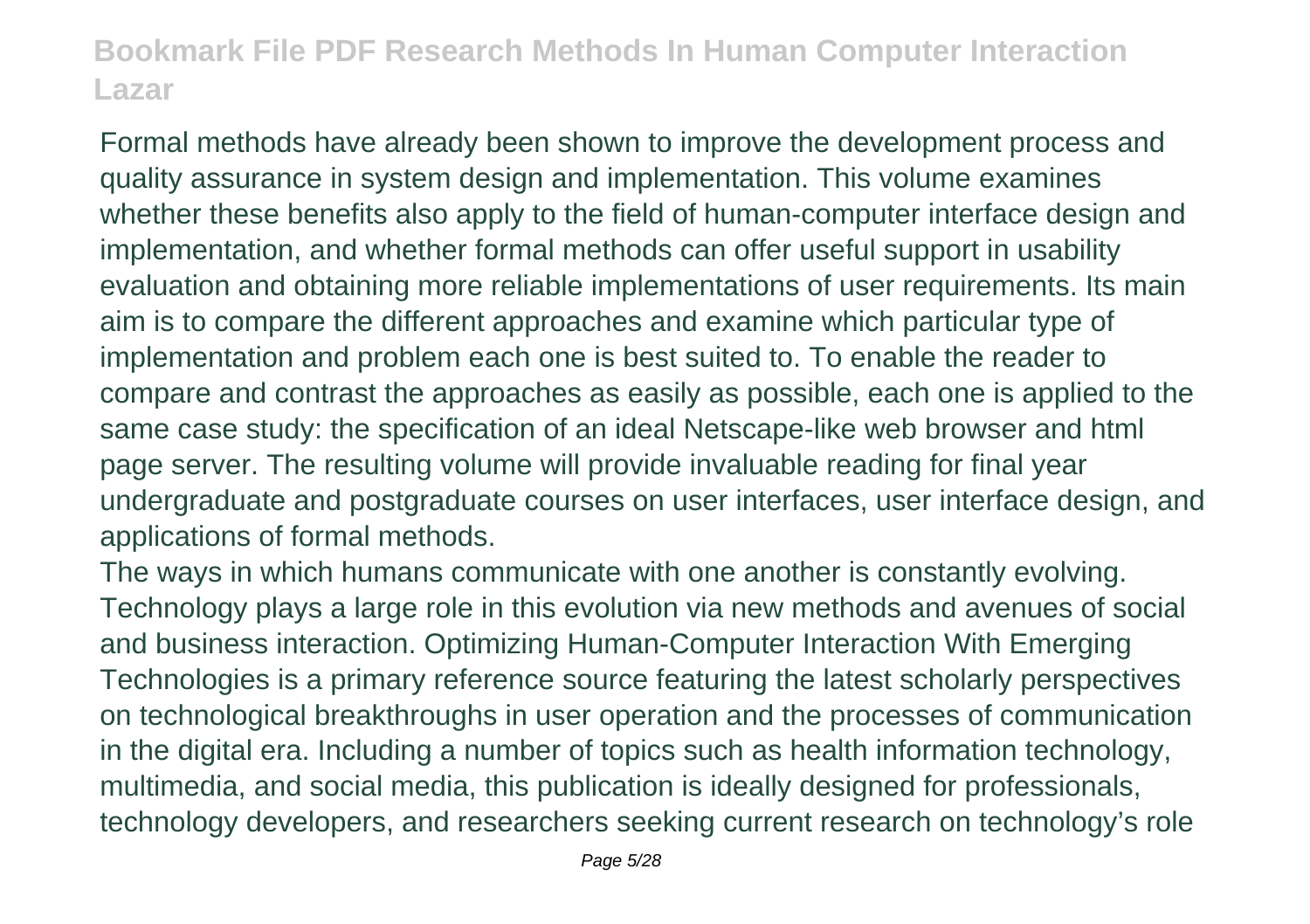#### in communication.

"This book presents scientific, theoretical, and practical insight on the software and technology of social networks and the factors that boost communicability, highlighting different disciplines in the computer and social sciences fields"--Provided by publisher. These papers from the 10th anniversary of the Human-Computer Laboratory (HCIL) at the University of Maryland, exemplify different research methodologies, and show the maturation of human-computer interaction research. The first section introduces how HCIL does what they do, including some of their failures and background stories that are not appropriate for journal papers. This book is a tribute to the faculty, staff, visitors and students who have shared in a decade of work.

An essential, practical companion for all students studying Human-Computer Interaction, first published in 2006.

Communication research is evolving and changing in a world of online journals, open-access, and new ways of obtaining data and conducting experiments via the Internet. Although there are generic encyclopedias describing basic social science research methodologies in general, until now there has been no comprehensive A-to-Z reference work exploring methods specific to communication and media studies. Our entries, authored by key figures in the field, focus on special considerations when applied specifically to communication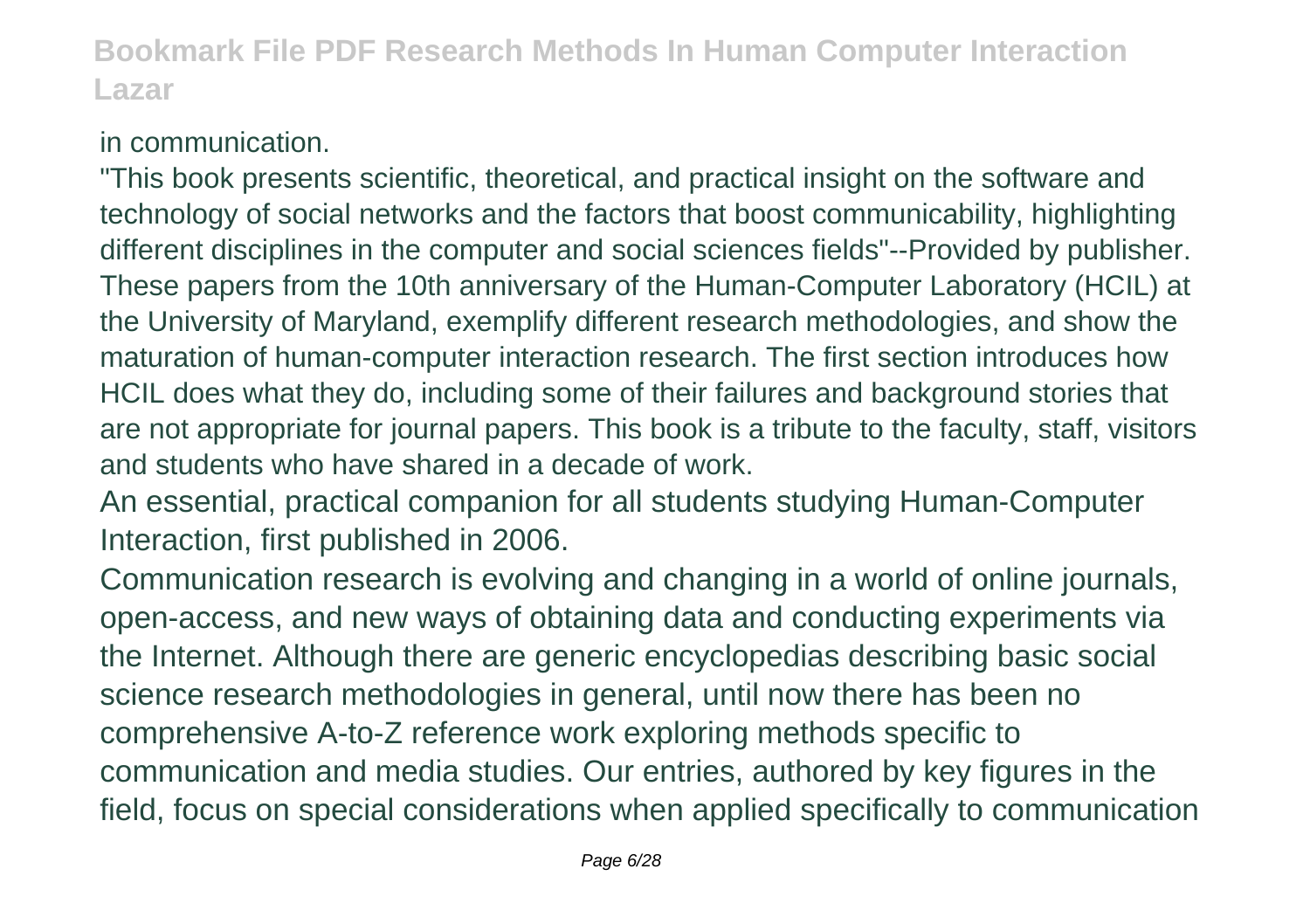research, accompanied by engaging examples from the literature of communication, journalism, and media studies. Entries cover every step of the research process, from the creative development of research topics and questions to literature reviews, selection of best methods (whether quantitative, qualitative, or mixed) for analyzing research results and publishing research findings, whether in traditional media or via new media outlets. In addition to expected entries covering the basics of theories and methods traditionally used in communication research, other entries discuss important trends influencing the future of that research, including contemporary practical issues students will face in communication professions, the influences of globalization on research, use of new recording technologies in fieldwork, and the challenges and opportunities related to studying online multi-media environments. Email, texting, cellphone video, and blogging are shown not only as topics of research but also as means of collecting and analyzing data. Still other entries delve into considerations of accountability, copyright, confidentiality, data ownership and security, privacy, and other aspects of conducting an ethical research program. Features: 652 signed entries are contained in an authoritative work spanning four volumes available in choice of electronic or print formats. Although organized A-to-Z, front matter includes a Reader's Guide grouping entries thematically to help students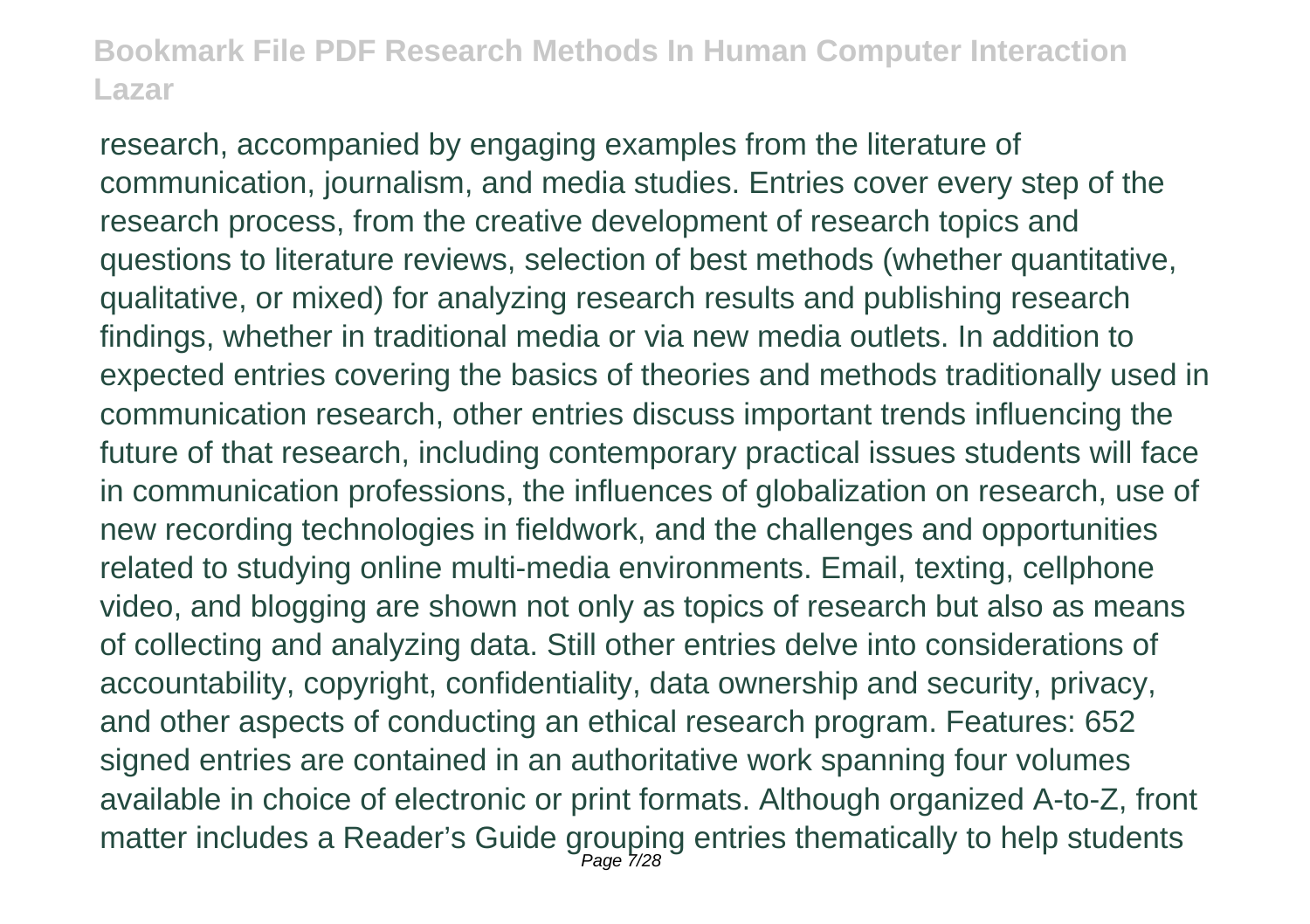interested in a specific aspect of communication research to more easily locate directly related entries. Back matter includes a Chronology of the development of the field of communication research; a Resource Guide to classic books, journals, and associations; a Glossary introducing the terminology of the field; and a detailed Index. Entries conclude with References/Further Readings and Cross-References to related entries to guide students further in their research journeys. The Index, Reader's Guide themes, and Cross-References combine to provide robust search-and-browse in the e-version.

Today many companies are employing a user-centered design (UCD) process, but for most companies, usability begins and ends with the usability test. Although usability testing is a critical part of an effective user-centered life cycle, it is only one component of the UCD process. This book is focused on the requirements gathering stage, which often receives less attention than usability testing, but is equally as important. Understanding user requirements is critical to the development of a successful product. Understanding Your Users is an easy to read, easy to implement, how-to guide on usability in the real world. It focuses on the "user requirements gathering" stage of product development and it provides a variety of techniques, many of which may be new to usability professionals. For each technique, readers will learn how to prepare for and Page 8/28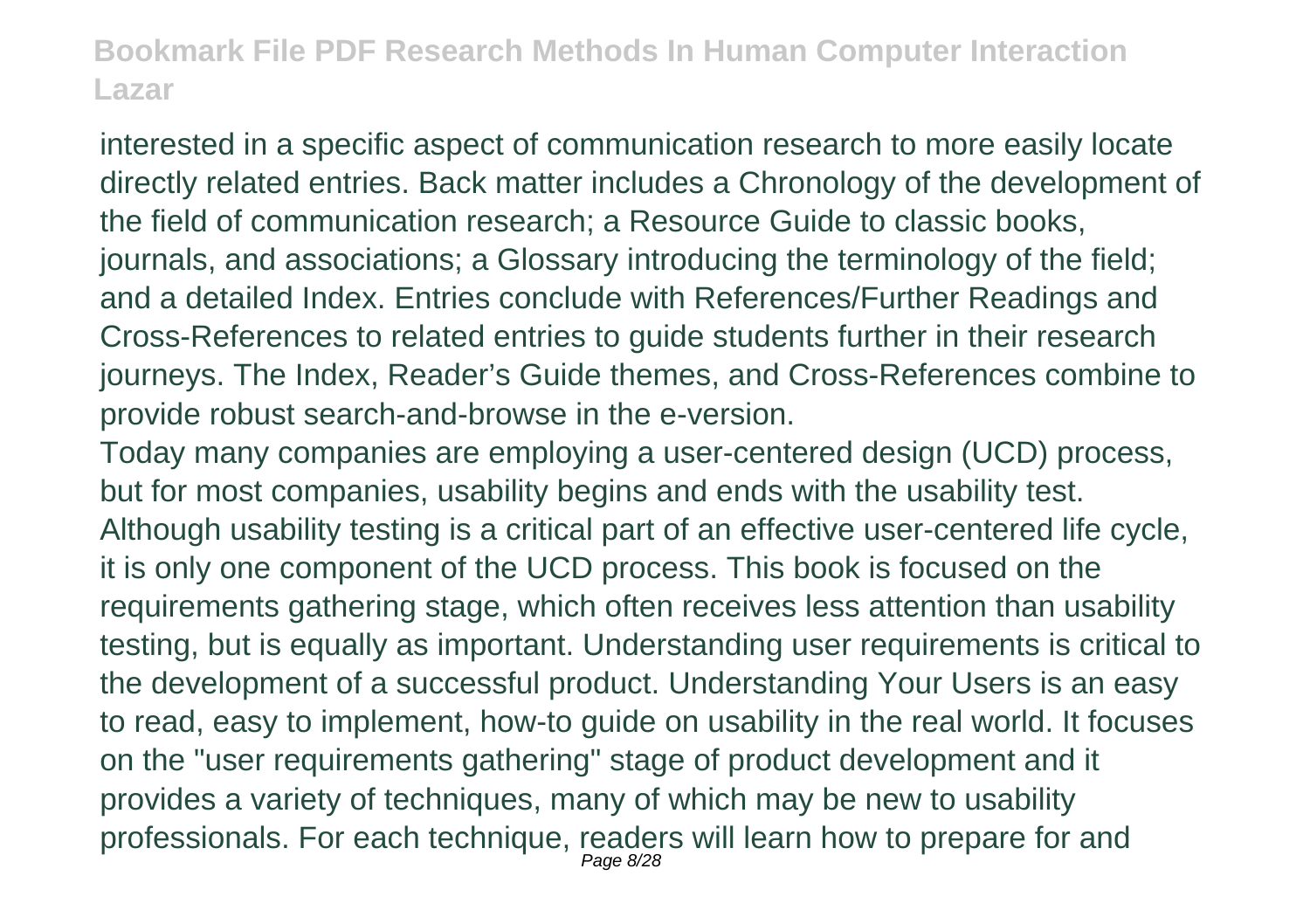conduct the activity, as well as analyze and present the data —all in a practical and hands-on way. In addition, each method presented provides different information about the user and their requirements (e.g., functional requirements, information architecture, task flows). The techniques can be used together to form a complete picture of the users' requirements or they can be used separately to address specific product questions. These techniques have helped product teams understand the value of user requirements gathering by providing insight into how users work and what they need to be successful at their tasks. Case studies from industry-leading companies demonstrate each method in action. In addition, readers are provided with the foundation to conduct any usability activity (e.g., getting buy-in from management, legal and ethical considerations, setting up your facilities, recruiting, moderating activities) and to ensure the incorporation of the results into their products. ·Covers all of the significant requirements gathering methods in a readable, practical way ·Presents the foundation readers need to prepare for any requirements gathering activity and ensure that the results are incorporated into their products ·Includes invaluable worksheet and template appendices ·Includes a case study for each method from industry leaders ·Written by experienced authors who teach conference courses on this subject to usability professionals and new product Page 9/28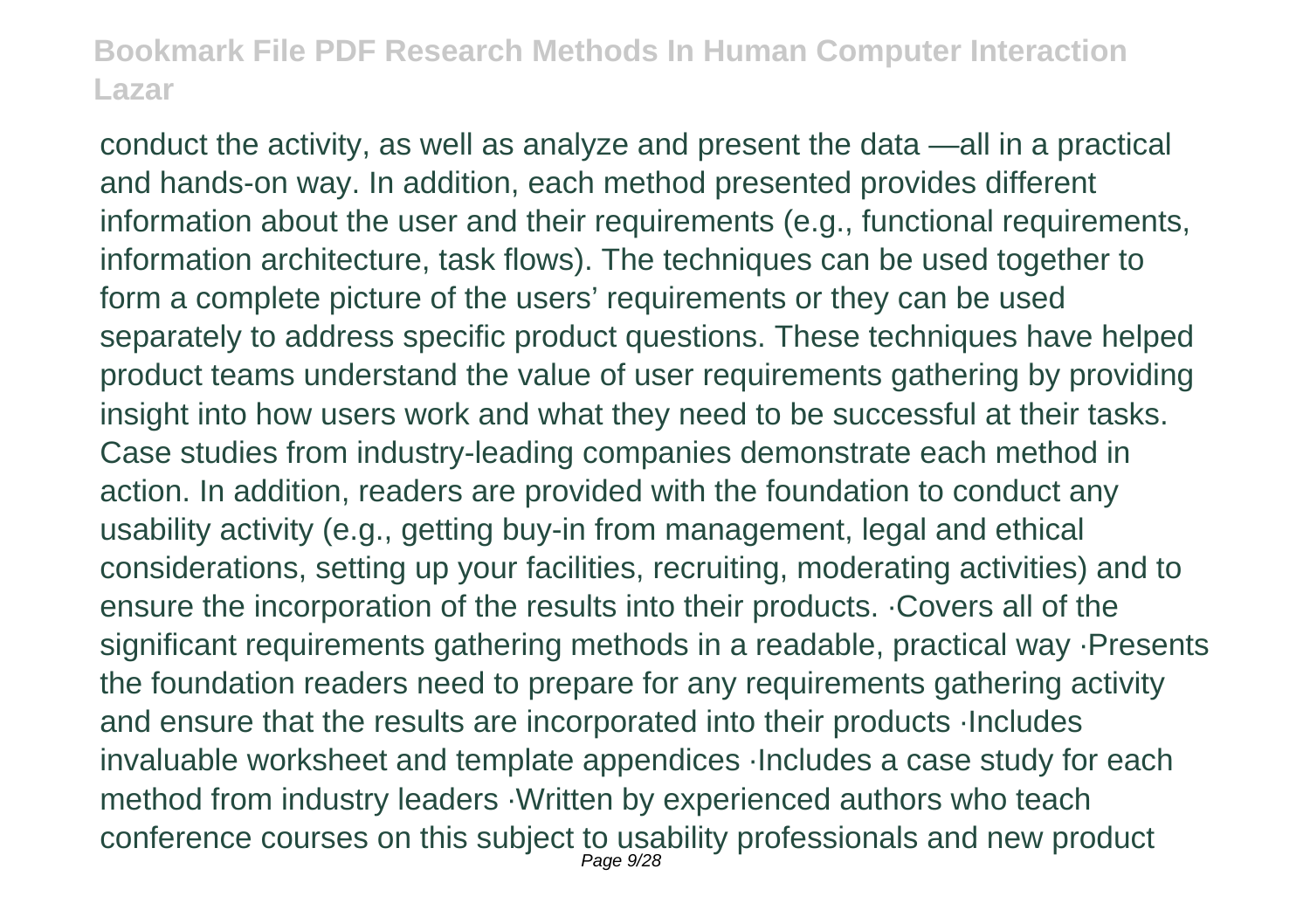#### designers alike

This is the first extensive compilation documenting contemporary third wave HCI, covering key methodological developments at the leading edge of humancomputer interactions. Now in its second decade as a major current of HCI research, the third wave integrates insights from the humanities and social sciences to emphasize human dimensions beyond workplace efficiency or cognitive capacities. Where the earliest HCI work has been strongly based on the concept of human-machine coupling, which expanded to workplace collaboration as computers came into mainstream professional use, today HCI can connect to almost any human experience because there are new applications for every aspect of daily life. Volume 2 - Methodologies covers methodological approaches grounded in autoethnography, empathy-based design, crowdsourcing, psychometrics, user engagement, speculative design, somatics, embodied cognition, peripheral practices and transdisciplinarity.

The three-volume set LNCS 12762, 12763, and 12764 constitutes the refereed proceedings of the Human Computer Interaction thematic area of the 23rd International Conference on Human-Computer Interaction, HCII 2021, which took place virtually in July 2021. The total of 1276 papers and 241 posters included in the 39 HCII 2021 proceedings volumes was carefully reviewed and selected from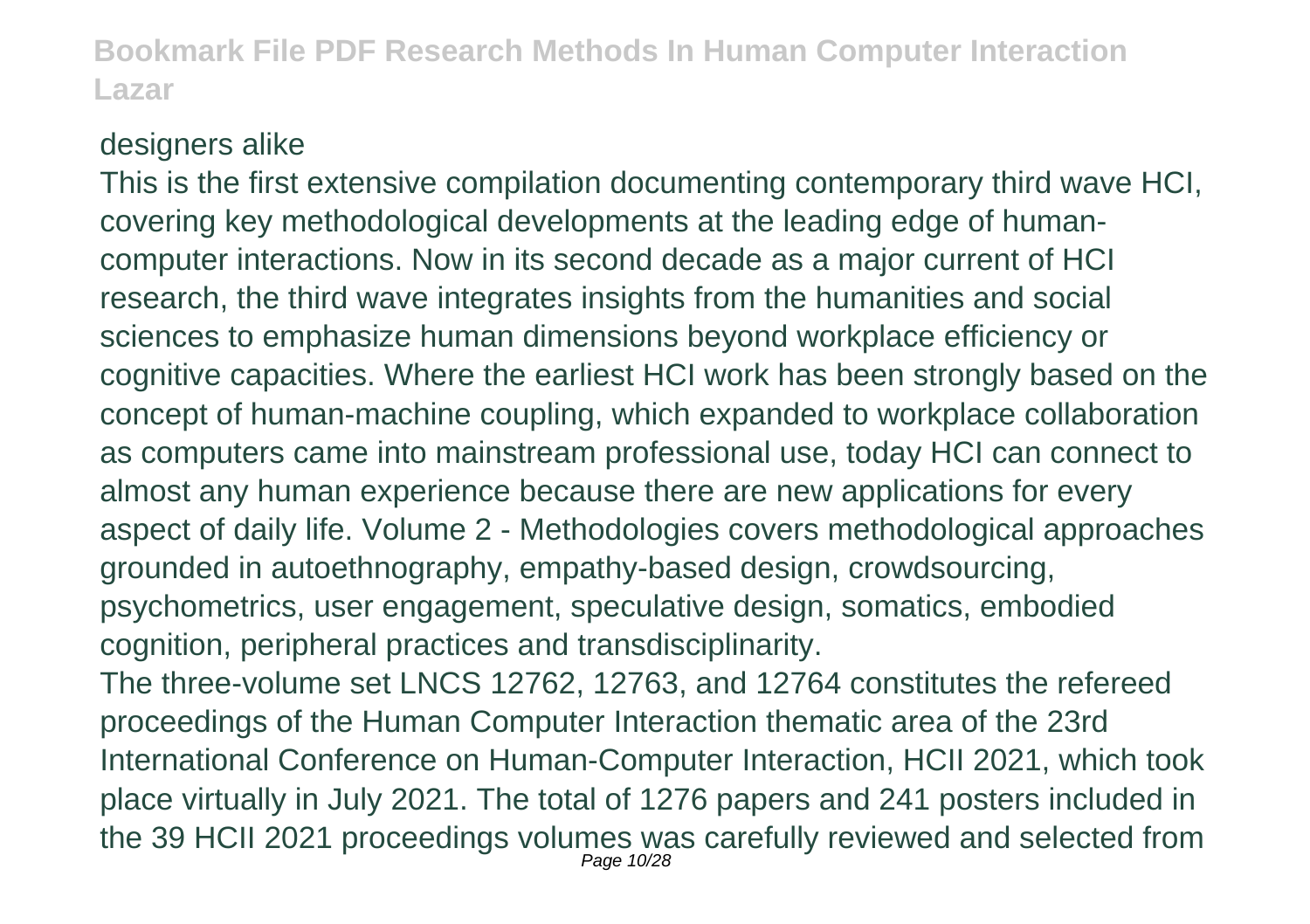5222 submissions. The 139 papers included in this HCI 2021 proceedings were organized in topical sections as follows: Part I, Theory, Methods and Tools: HCI theory, education and practice; UX evaluation methods, techniques and tools; emotional and persuasive design; and emotions and cognition in HCI Part II, Interaction Techniques and Novel Applications: Novel interaction techniques; human-robot interaction; digital wellbeing; and HCI in surgery Part III, Design and User Experience Case Studies: Design case studies; user experience and technology acceptance studies; and HCI, social distancing, information, communication and work

Takes the human-computer interaction researcher through the complete experimental process, from identifying a research question, to conducting an experiment and analysing the results.

Presents guidelines on how to design, run, and report experiments in Human-Computer Interaction. It identifies heuristics of doing good experiments; how to craft challenging comparisons; how to design experiments so as to rule out alternative explanations; how to provide evidence for conclusions; and how to narrate findings.

Winner of a 2013 CHOICE Outstanding Academic Title Award The third edition of a groundbreaking reference, The Human-Computer Interaction Handbook: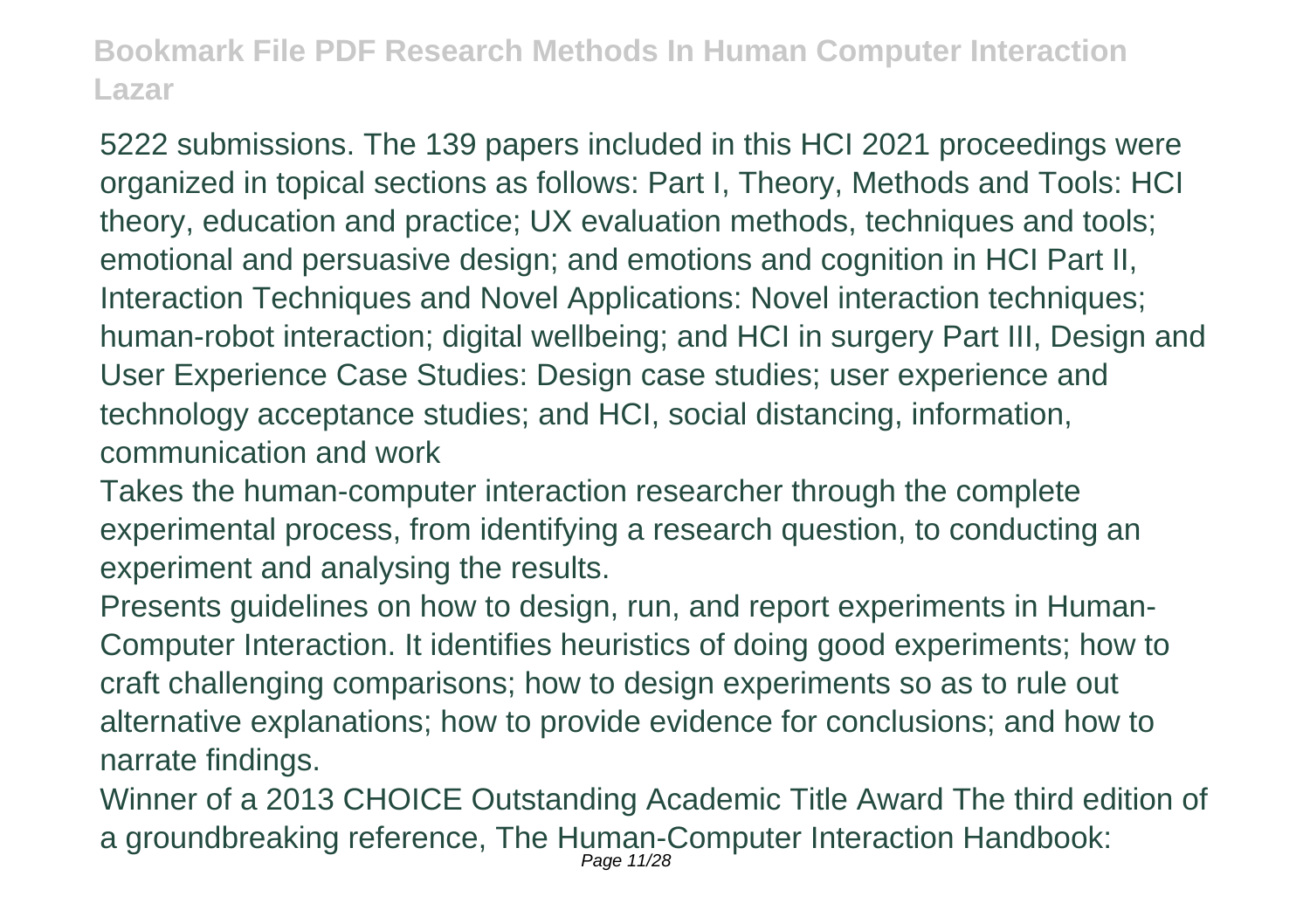Fundamentals, Evolving Technologies, and Emerging Applications raises the bar for handbooks in this field. It is the largest, most complete compilation of HCI theories, principles, advances, case st

Human Computer Interaction (HCI) is no longer limited to trained software users. Today people interact with various devices such as mobile phones, tablets, and laptops. How can such interaction be made more user friendly, even when user proficiency levels vary? This book explores methods for assessing the psychological complexity of compute

Research Methods in Human-Computer InteractionMorgan Kaufmann

Research Methods in Human-Computer Interaction is a comprehensive guide to performing research and is essential reading for both quantitative and qualitative methods. Since the first edition was published in 2009, the book has been adopted for use at leading universities around the world, including Harvard University, Carnegie-Mellon University, the University of Washington, the University of Toronto, HiOA (Norway), KTH (Sweden), Tel Aviv University (Israel), and many others. Chapters cover a broad range of topics relevant to the collection and analysis of HCI data, going beyond experimental design and surveys, to cover ethnography, diaries, physiological measurements, case studies, crowdsourcing, and other essential elements in the well-informed HCI researcher's toolkit. Continual technological evolution has led to an explosion of new techniques and a need for this updated 2nd edition, to reflect the most recent research in the field and newer trends in research methodology. This Research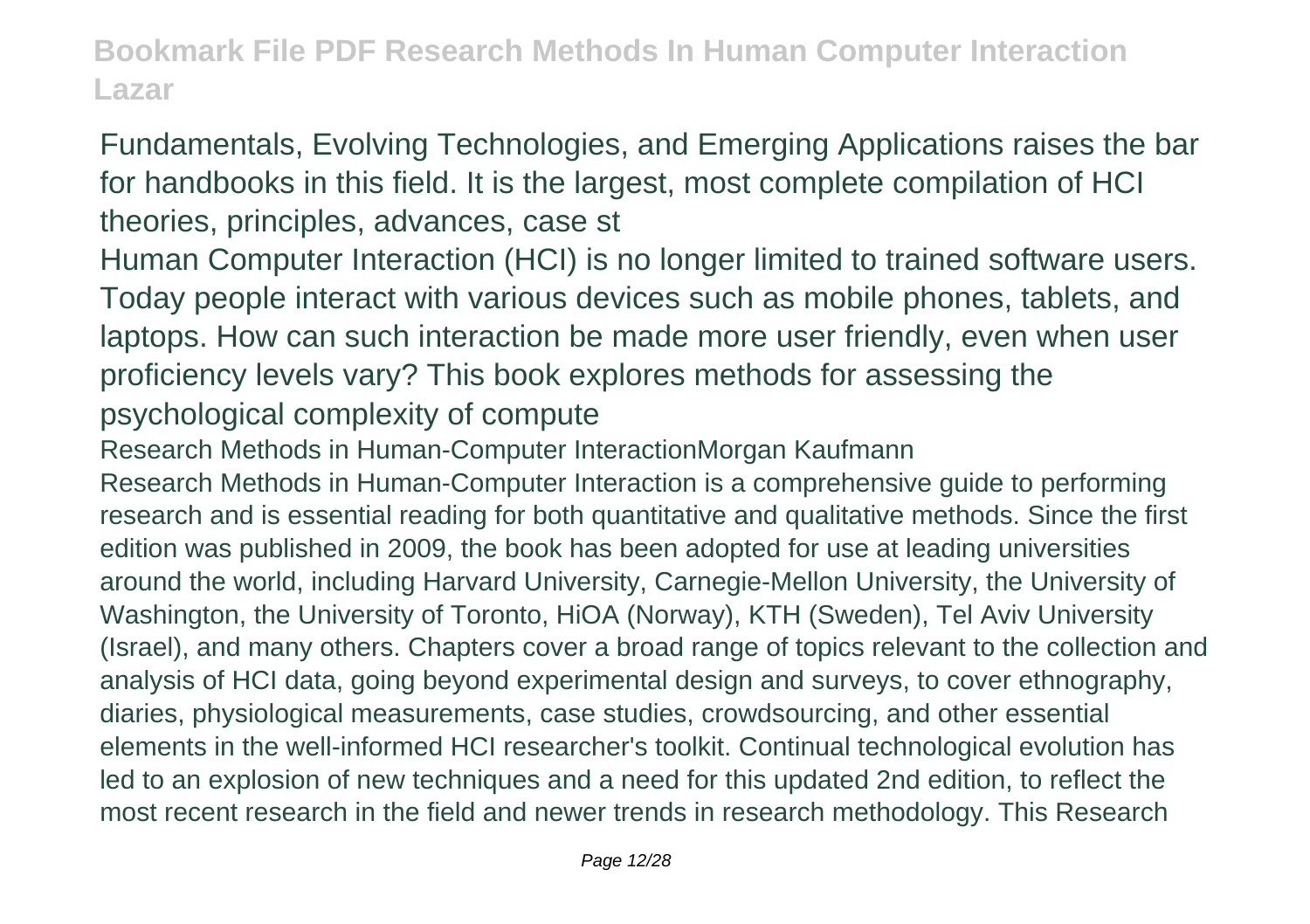Methods in HCI revision contains updates throughout, including more detail on statistical tests, coding qualitative data, and data collection via mobile devices and sensors. Other new material covers performing research with children, older adults, and people with cognitive impairments. Comprehensive and updated guide to the latest research methodologies and approaches, and now available in EPUB3 format (choose any of the ePub or Mobi formats after purchase of the eBook). Expanded discussions of online datasets, crowdsourcing, statistical tests, coding qualitative data, laws and regulations relating to the use of human participants, and data collection via mobile devices and sensors New material on performing research with children, older adults, and people with cognitive impairments, two new case studies from Google and Yahoo!, and techniques for expanding the influence of your research to reach non-researcher audiences, including software developers and policymakers In this text, the authors call attention to the social consequences of human-computer interaction and begin the process of developing a theoretical framework that recognizes the

interdisciplinary nature of the interactions that occur between people and machines. Theories found in social psychology, sociology, and anthropology are used to illustrate how these disciplines can facilitate our understanding of the social processes, underlying humancomputer interactions and how this understanding benefits the design, development and implementation of computer systems. This volume represents a blend of theory, research and application. The theory chapters offer alternative perspectives on issues that should be considered by system designers and managers. Each of the chapters follow a similar format. Variables commonly used by a given discipline are examined first, followed by a discussion of the theoretical perspectives relevant to that social science. Each major section concludes with Page 13/28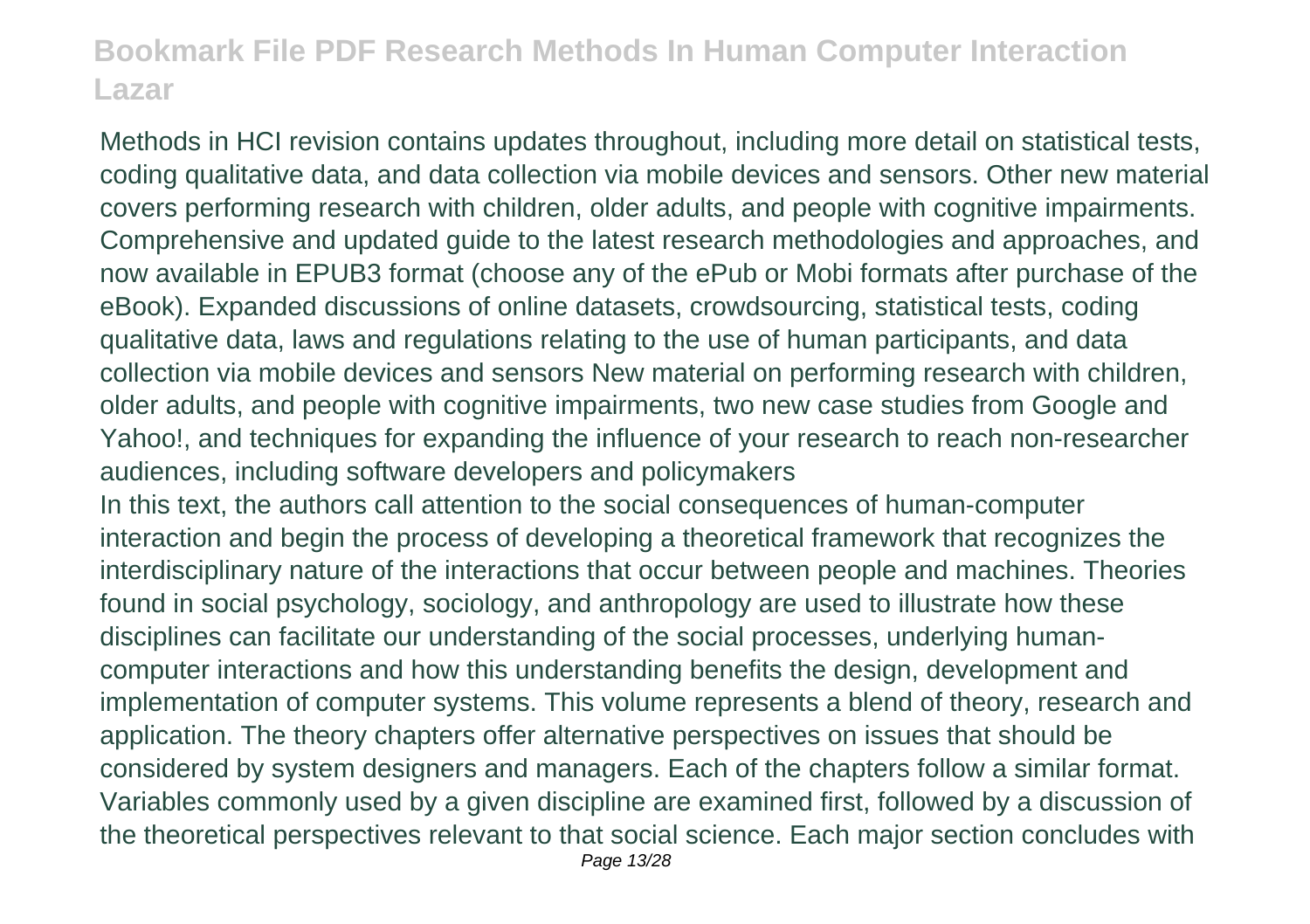a series of questions researchers can consider when designing new projects and managers can use when implementing approaches to studying the impacts computers have on people. Emotions and Affect in Human Factors and Human–Computer Interaction is a complete guide for conducting affect-related research and design projects in H/F and HCI domains. Introducing necessary concepts, methods, approaches, and applications, the book highlights how critical emotions and affect are to everyday life and interaction with cognitive artifacts. The text covers the basis of neural mechanisms of affective phenomena, as well as representative approaches to Affective Computing, Kansei Engineering, Hedonomics, and Emotional Design. The methodologies section includes affect induction techniques, measurement techniques, detection and recognition techniques, and regulation models and strategies. The application chapters discuss various H/F and HCI domains: product design, human–robot interaction, behavioral health and game design, and transportation. Engineers and designers can learn and apply psychological theories and mechanisms to account for their affect-related research and can develop their own domain-specific theory. The approach outlined in this handbook works to close the existing gap between the traditional affect research and the emerging field of affective design and affective computing. Provides a theoretical background of affective sciences Demonstrates diverse affect induction methods in actual research settings Describes sensing technologies, such as brain–computer interfaces, facial expression detection, and more Covers emotion modeling and its application to regulation processes Includes case studies and applied examples in a variety of H/F and HCI application areas Addresses emerging interdisciplinary areas including Positive Technology, Subliminal Perception, Physiological Computing, and Aesthetic Computing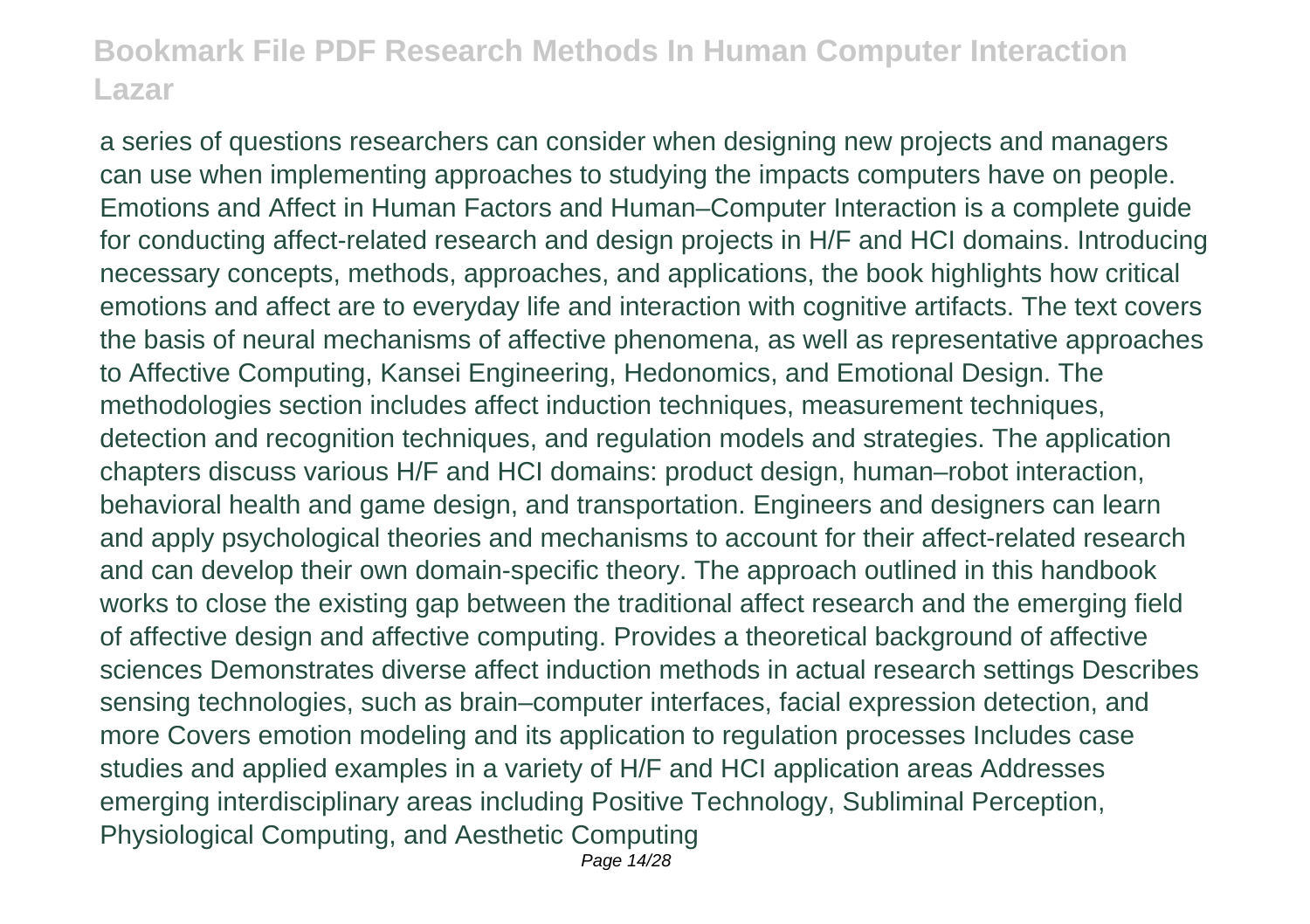Human-Computer Interaction (HCI) addresses problems of interaction design: understanding user needs to inform design, delivering novel designs that meet user needs, and evaluating new and existing designs to determine their success in meeting user needs. Qualitative methods have an essential role to play in this enterprise, particularly in understanding user needs and behaviours and evaluating situated use of technology. Qualitative methods allow HCI researchers to ask questions where the answers are more complex and interesting than "true" or "false," and may also be unexpected. In this lecture, we draw on the analogy of making a documentary film to discuss important issues in qualitative HCI research: historically, films were presented as finished products, giving the viewer little insight into the production process; more recently, there has been a trend to go behind the scenes to expose some of the painstaking work that went into creating the final cut. Similarly, in qualitative research, the essential work behind the scenes is rarely discussed. There are many "how to" guides for particular methods, but few texts that start with the purpose of a study and then discuss the important details of how to select a suitable method, how to adapt it to fit the study context, or how to deal with unexpected challenges that arise. We address this gap by presenting a repertoire of qualitative techniques for understanding user needs, practices and experiences with technology for the purpose of informing design. We also discuss practical considerations such as tactics for recruiting participants and ways of getting started when faced with a pile of interview transcripts. Our particular focus is on semi-structured qualitative studies, which occupy a space between ethnography and surveys—typically involving observations, interviews and similar methods for data gathering, and methods of analysis based on systematic coding of data. Just as a documentary team faces challenges that often go unreported when arranging Page 15/28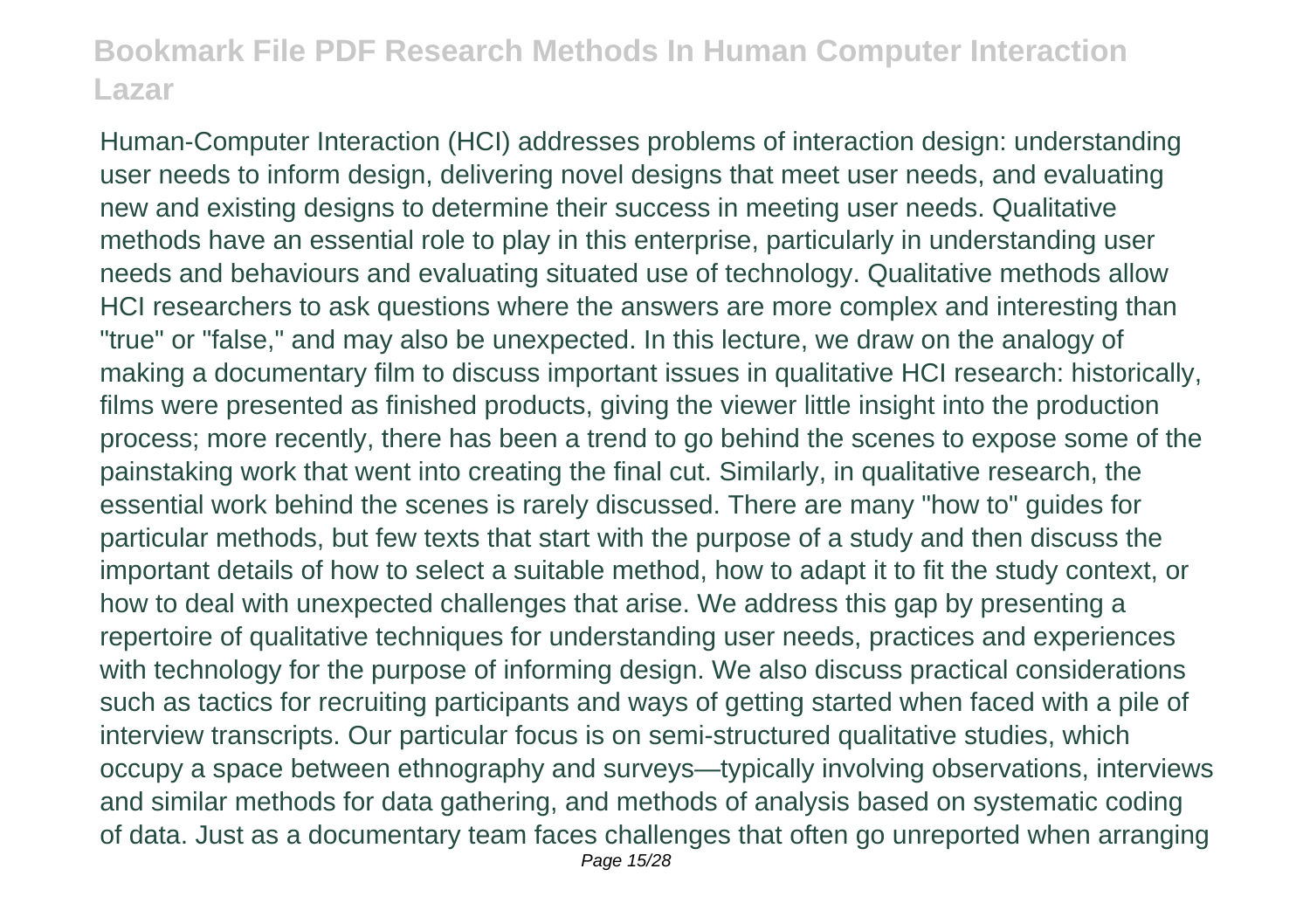expeditions or interviews and gathering and editing footage within time and budget constraints, so the qualitative research team faces challenges in obtaining ethical clearance, recruiting participants, analysing data, choosing how and what to report, etc. We present illustrative examples drawn from prior experience to bring to life the purpose, planning and practical considerations of doing qualitative studies for interaction design. We include takeaway checklists for planning, conducting, reporting and evaluating semi-structured qualitative studies.

This new and completely updated edition is a comprehensive, easy-to-read, "how-to" guide on user research methods. You'll learn about many distinct user research methods and also preand post-method considerations such as recruiting, facilitating activities or moderating, negotiating with product developments teams/customers, and getting your results incorporated into the product. For each method, you'll understand how to prepare for and conduct the activity, as well as analyze and present the data - all in a practical and hands-on way. Each method presented provides different information about the users and their requirements (e.g., functional requirements, information architecture). The techniques can be used together to form a complete picture of the users' needs or they can be used separately throughout the product development lifecycle to address specific product questions. These techniques have helped product teams understand the value of user experience research by providing insight into how users behave and what they need to be successful. You will find brand new case studies from leaders in industry and academia that demonstrate each method in action. This book has something to offer whether you are new to user experience or a seasoned UX professional. After reading this book, you'll be able to choose the right user research method Page 16/28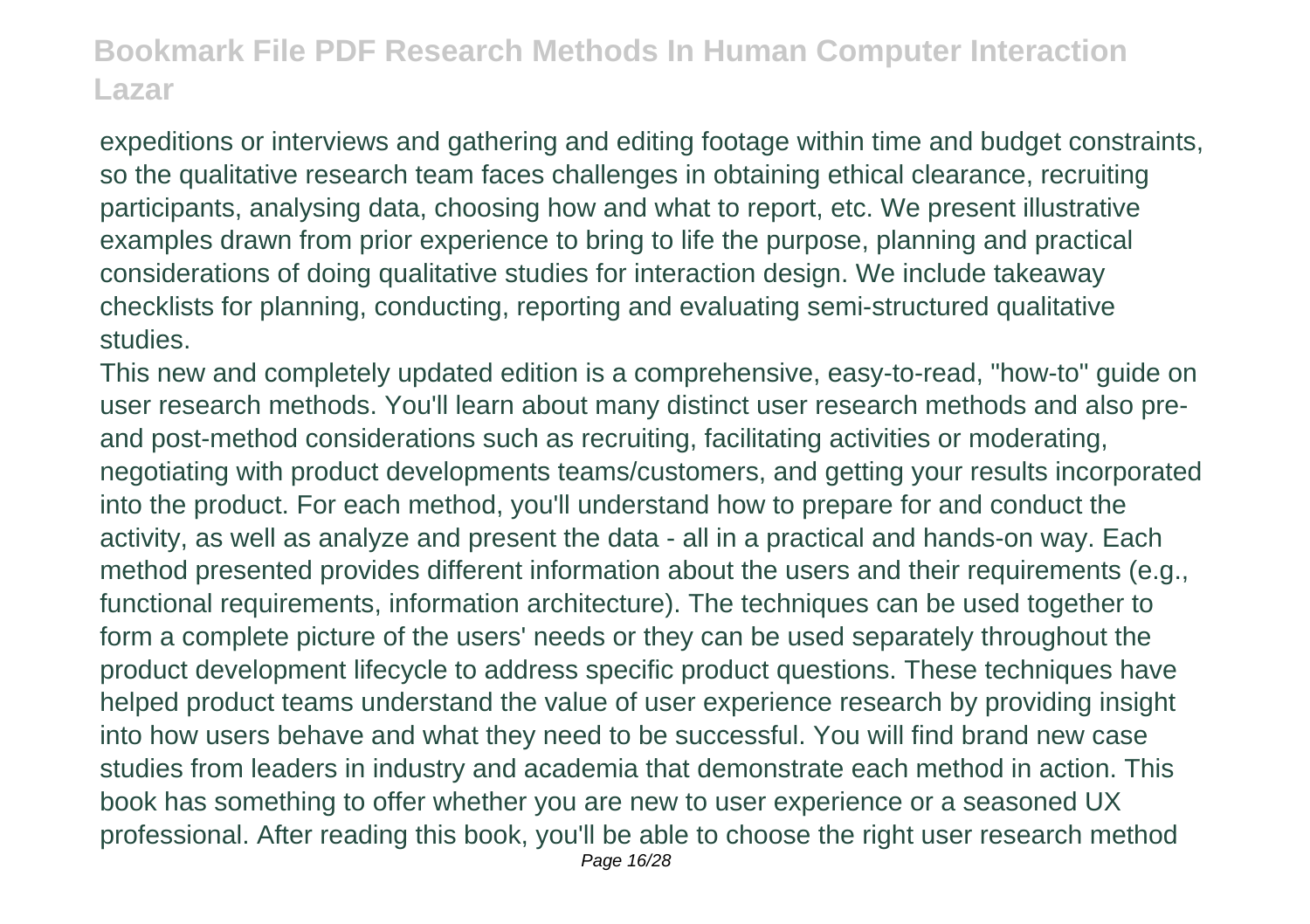for your research question and conduct a user research study. Then, you will be able to apply your findings to your own products. Completely new and revised edition includes 30+% new content! Discover the foundation you need to prepare for any user research activity and ensure that the results are incorporated into your products Includes all new case studies for each method from leaders in industry and academia

Research Methods in Human-Computer Interaction, Second Edition, is a comprehensive guide on performing research that is essential reading for both quantitative and qualitative methods. Since the first edition was published in 2009, the book has been adopted for use at leading universities around the world, including Harvard University, Carnegie-Mellon University, and the University of Washington. Chapters cover a broad range of topics relevant to the collection and analysis of HCI data, going beyond experimental design and surveys to cover ethnography, time diaries, physiological measurements, case studies, and other essential elements in the well-informed HCI researcher's toolkit. Continual technological evolution has led to an explosion of new techniques and a need for this updated second edition to highlight the recent research and newer trends in methodology. This revision contains updates throughout, including more detail on statistical tests, coding qualitative data, and data collection via mobile devices and sensors. Other new material covers research with children, older adults, and people with cognitive impairments. Presents a comprehensive, updated guide to the latest research trends and tools in human-computer interaction Contains expanded discussions of research involving online datasets and crowdsourcing Includes techniques for expanding the influence of research to reach developers, policymakers, and educators Provides advice for involving participants with cognitive impairments Discusses global Page 17/28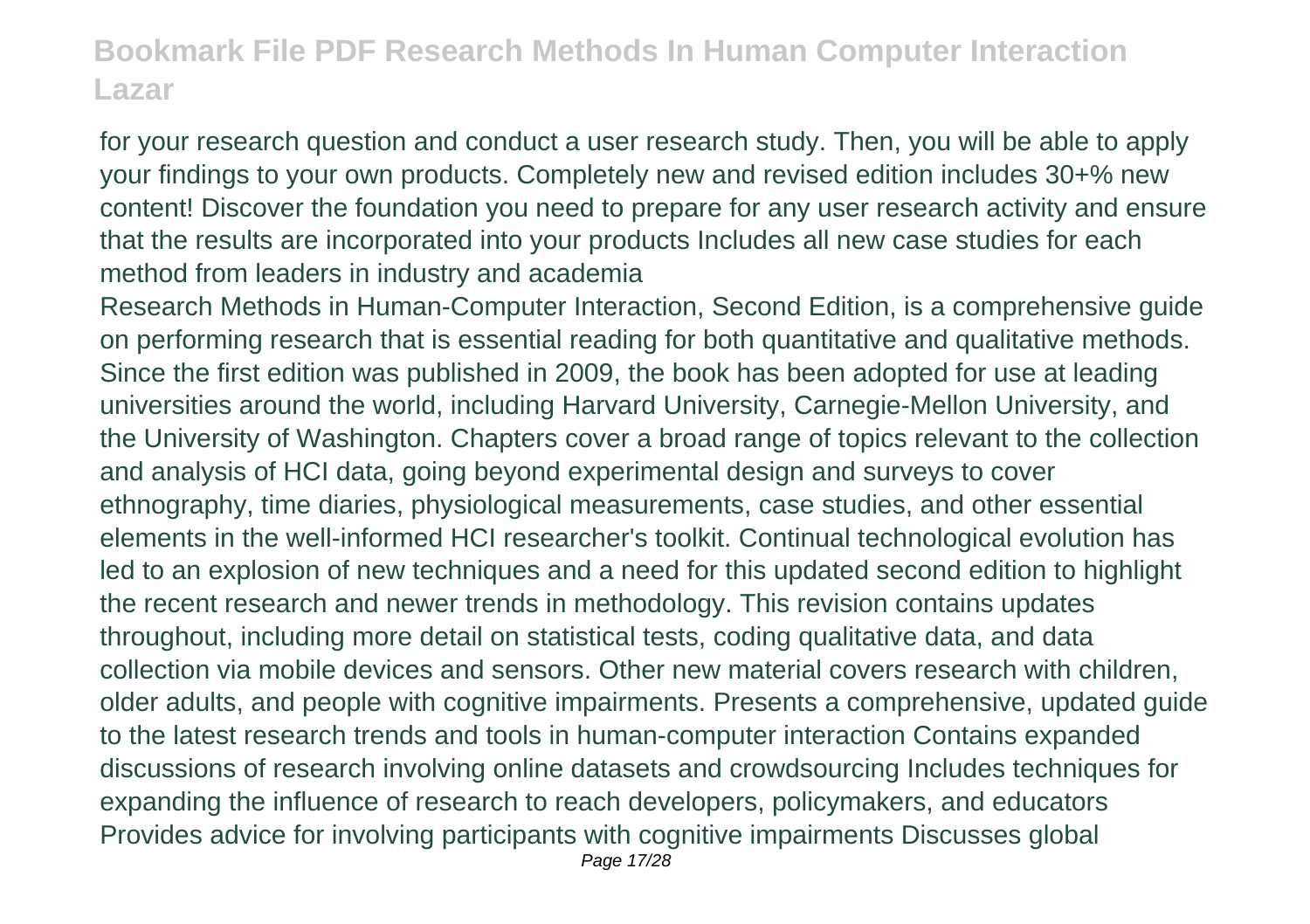regulations and laws that relate to the use of human participants in research This book constitutes the refereed proceedings of the 5th International Symposium on Mobile Human-Computer Interaction, Mobile HCI 2003, held in Udine, Italy in September 2003. The 21 revised full papers and 29 revised short papers presented together with a keynote paper and an abstract of a keynote speech were carefully reviewed and selected from 122 submissions. The papers are organized in topical sections on mobile users in natural context, input techniques for mobile devices, location-aware guides and planners, bringing mobile services to groups in workplaces, mobile gambling, tools and frameworks for mobile interface design and generation, and usability and HCI research methods.

"This is a comprehensive book on Human Computer Interaction and Web design focusing on various areas of research including theories, analysis, design and evaluation. It is not a book on web programming; it provides methods derived from research to help develop more userfriendly websites. It highlights the social and cultural issues in web design for a wider audience"--Provided by publisher.

Human-Computer Interaction: An Empirical Research Perspective is the definitive guide to empirical research in HCI. The book begins with foundational topics including historical context, the human factor, interaction elements, and the fundamentals of science and research. From there, you'll progress to learning about the methods for conducting an experiment to evaluate a new computer interface or interaction technique. There are detailed discussions and how-to analyses on models of interaction, focusing on descriptive models and predictive Page 18/28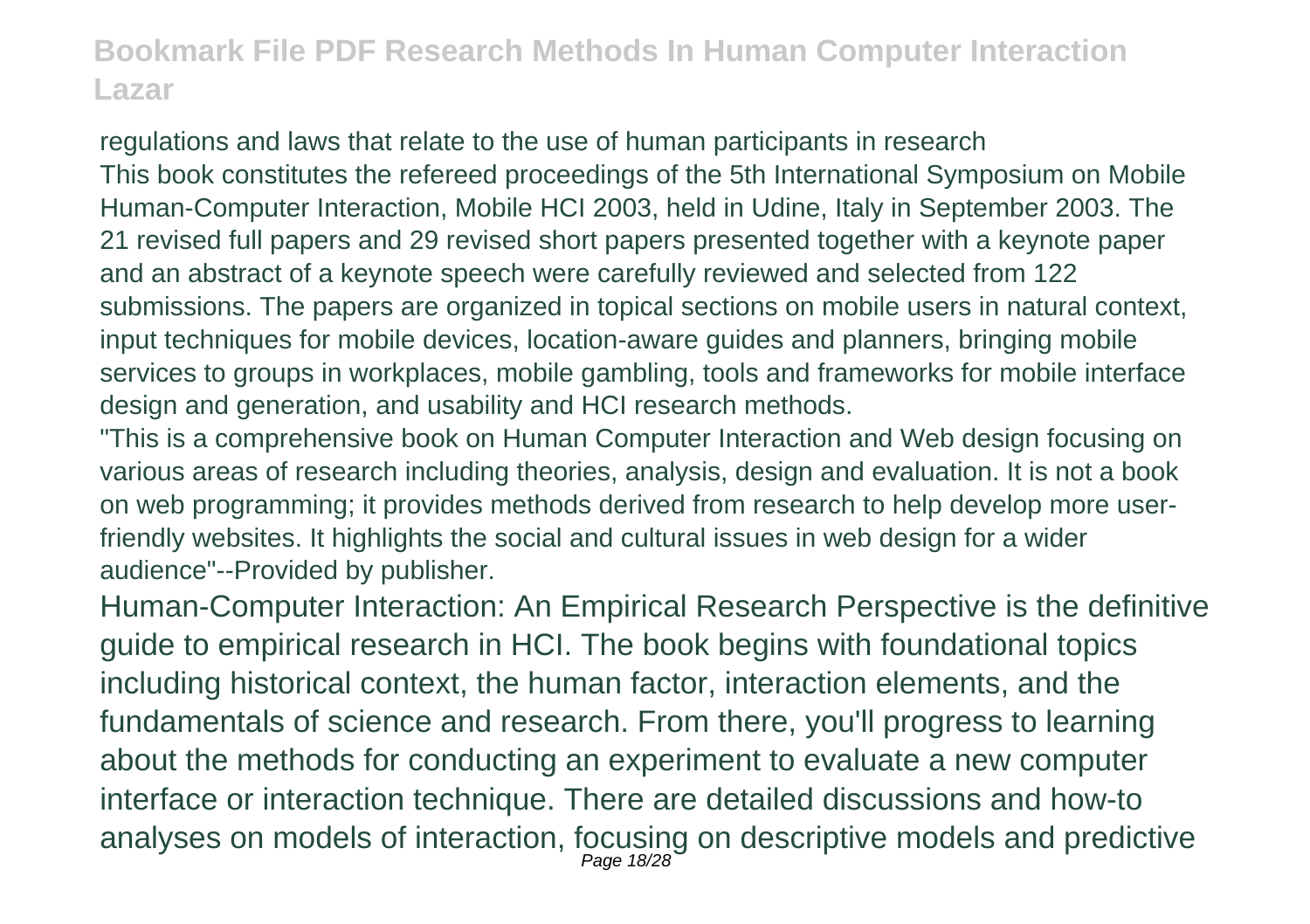models. Writing and publishing a research paper is explored with helpful tips for success. Throughout the book, you'll find hands-on exercises, checklists, and real-world examples. This is your must-have, comprehensive guide to empirical and experimental research in HCI—an essential addition to your HCI library. Master empirical and experimental research with this comprehensive, A-to-Z guide in a concise, hands-on reference Discover the practical and theoretical insand-outs of user studies Find exercises, takeaway points, and case studies throughout

Taking a psychological perspective, this book examines the role of Human-Computer Interaction in the field of Information Systems research. The introductory section of the book covers the basic tenets of the HCI discipline, including how it developed and an overview of the various academic disciplines that contribute to HCI research. The second part of the book focuses on the application of HCI to Information Systems research, and reviews ways in which HCI techniques, methodologies and other research components have been used to date in the IS field. The third section of the book looks at the research areas where HCI has not yet been fully exploited in relation to IS, such as broadening user groups and user acceptance of technology. The final section of the book comprises of a set of guidelines for students to follow when undertaking an HCI Page 19/28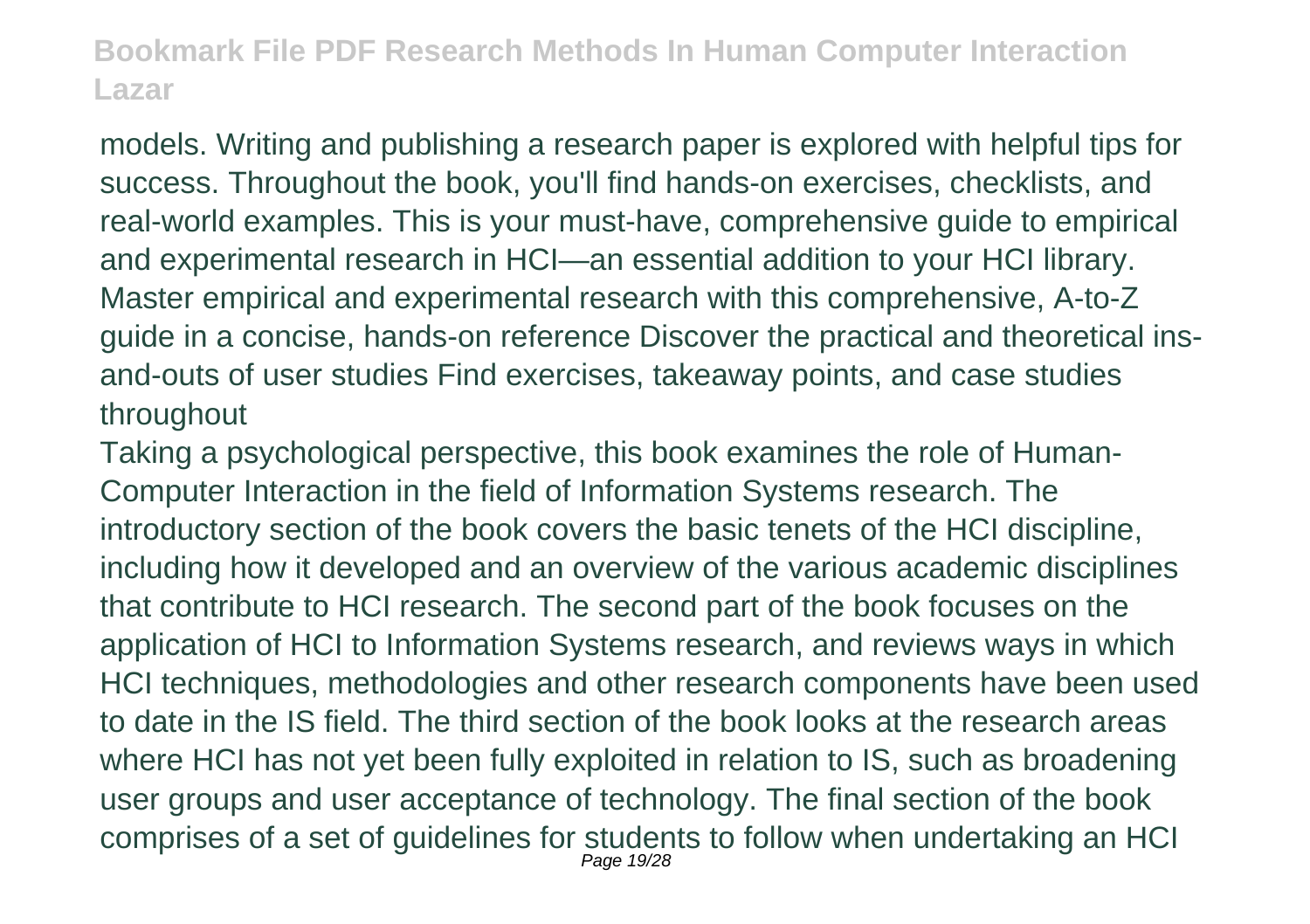based research project. \* Offers a comprehensive insight into the social shaping of technology \* Includes in depth analysis of HCI issues relating to mobile devices \* Provides guidelines, technical tips and an overview of relevant data analysis techniques to help students develop their own research projects The phrase "in-the-wild" is becoming popular again in the field of humancomputer interaction (HCI), describing approaches to HCI research and accounts of user experience phenomena that differ from those derived from other labbased methods. The phrase first came to the forefront 20-25 years ago when anthropologists Jean Lave (1988), Lucy Suchman (1987), and Ed Hutchins (1995) began writing about cognition being in-the-wild. Today, it is used more broadly to refer to research that seeks to understand new technology interventions in everyday living. A reason for its resurgence in contemporary HCI is an acknowledgment that so much technology is now embedded and used in our everyday lives. Researchers have begun following suit—decamping from their usability and living labs and moving into the wild; carrying out in-situ development and engagement, sampling experiences, and probing people in their homes and on the streets. The aim of this book is to examine what this new direction entails and what it means for HCI theory, practice, and design. The focus is on the insights, demands and concerns. But how does research in the wild differ from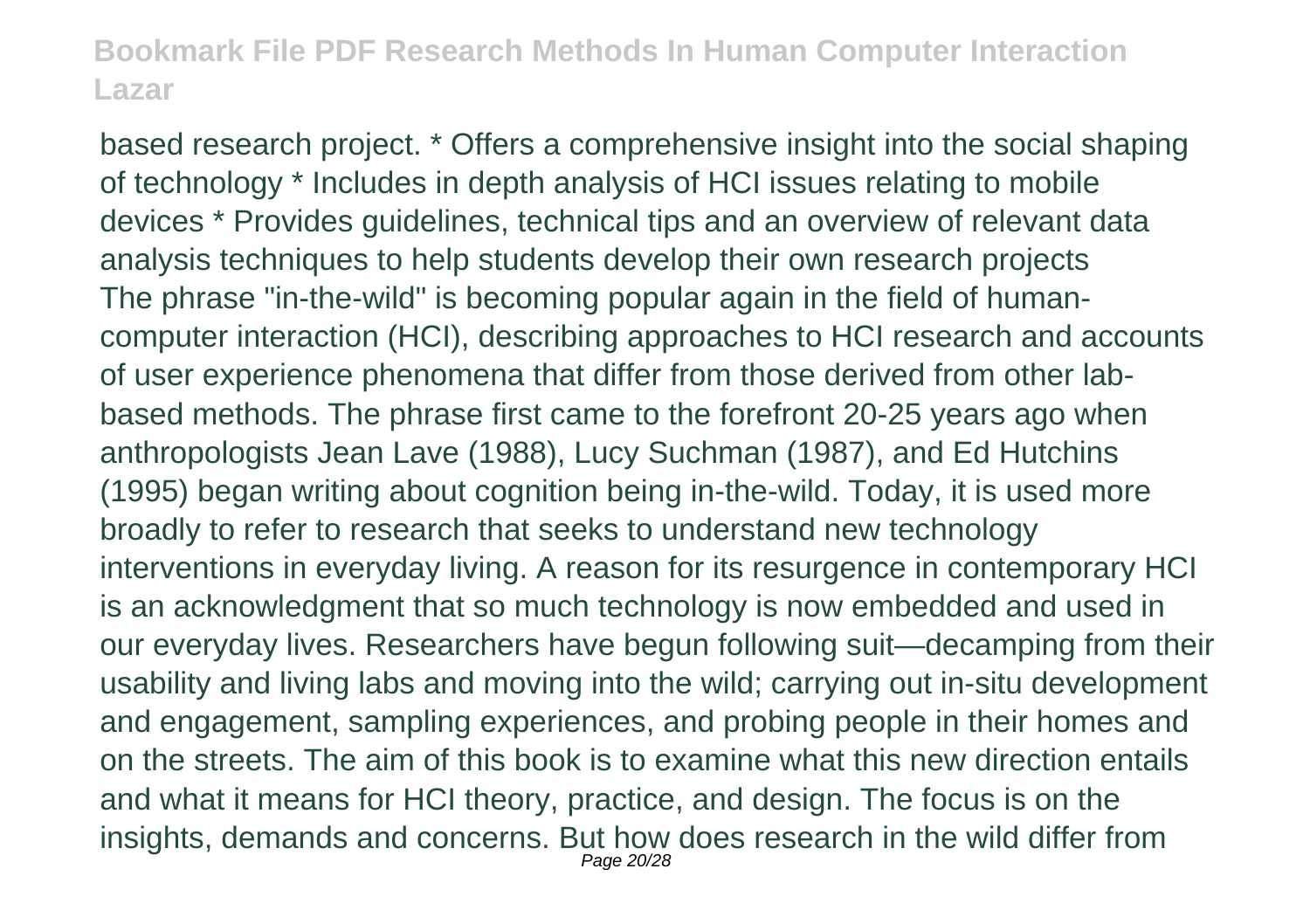the other applied approaches in interaction design, such as contextual design, action research, or ethnography? What is added by labeling user research as being in-the-wild? One main difference is where the research starts and ends: unlike user-centered, and more specifically, ethnographic approaches which typically begin by observing existing practices and then suggesting general design implications or system requirements, in-the-wild approaches create and evaluate new technologies and experiences in situ(Rogers, 2012). Moreover, novel technologies are often developed to augment people, places, and settings, without necessarily designing them for specific user needs. There has also been a shift in design thinking. Instead of developing solutions that fit in with existing practices, researchers are experimenting with new technological possibilities that can change and even disrupt behavior. Opportunities are created, interventions installed, and different ways of behaving are encouraged. A key concern is how people react, change and integrate these in their everyday lives. This book outlines the emergence and development of research in the wild. It is structured around a framework for conceptualizing and bringing together the different strands. It covers approaches, methods, case studies, and outcomes. Finally, it notes that there is more in the wild research in HCI than usability and other kinds of user studies in HCI and what the implications of this are for the field. Page 21/28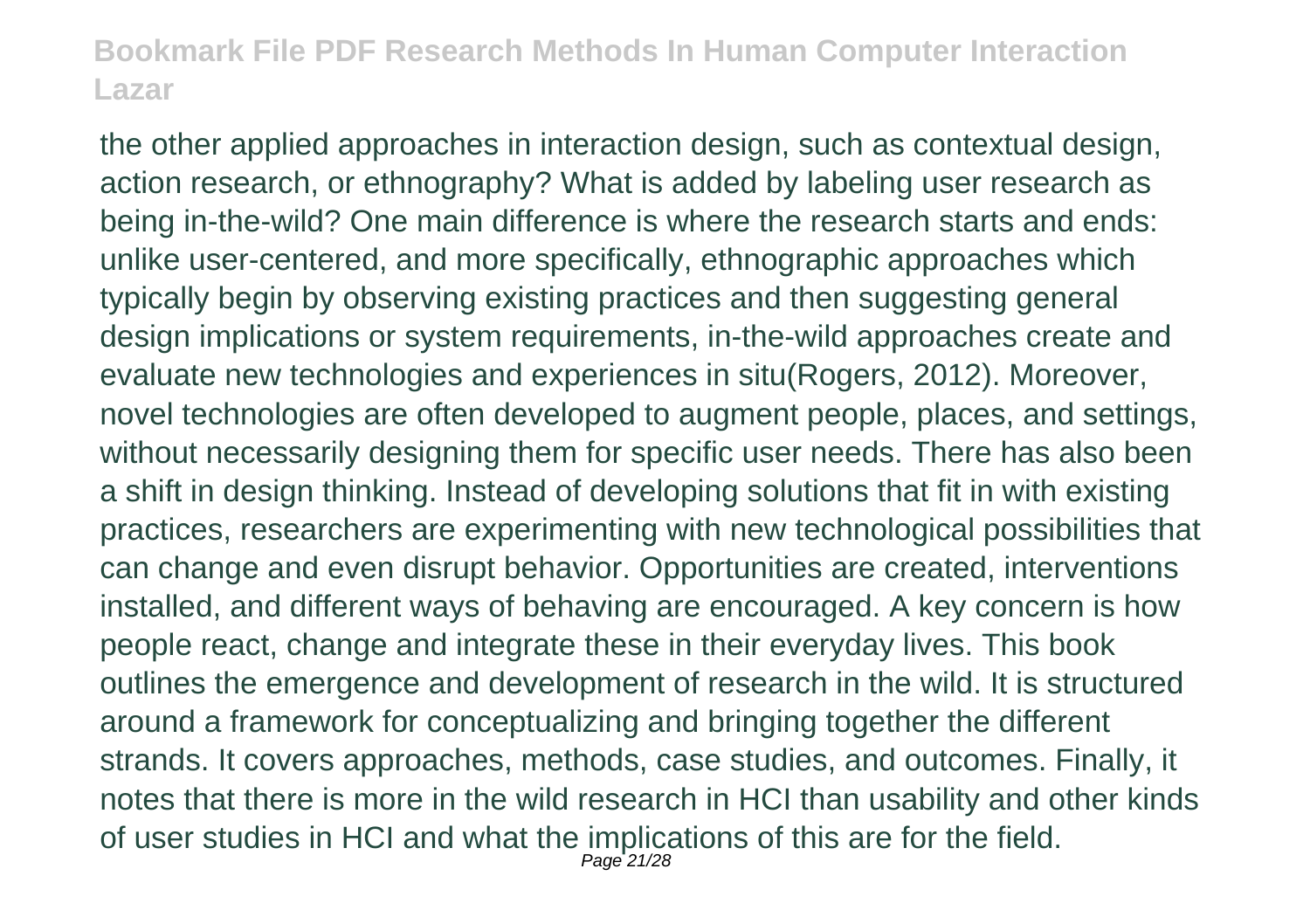A fresh research approach that bridges the study of human information interaction and the design of information systems. Human information interaction (HII) is an emerging area of study that investigates how people interact with information; its subfield human information behavior (HIB) is a flourishing, active discipline. Yet despite their obvious relevance to the design of information systems, these research areas have had almost no impact on systems design. One issue may be the contextual complexity of human interaction with information; another may be the difficulty in translating real-life and unstructured HII complexity into formal, linear structures necessary for systems design. In this book, Raya Fidel proposes a research approach that bridges the study of human information interaction and the design of information systems: cognitive work analysis (CWA). Developed by Jens Rasmussen and his colleagues, CWA embraces complexity and provides a conceptual framework and analytical tools that can harness it to create design requirements. CWA offers an ecological approach to design, analyzing the forces in the environment that shape human interaction with information. Fidel reviews research in HIB, focusing on its contribution to systems design, and then presents the CWA framework. She shows that CWA, with its ecological approach, can be used to overcome design challenges and lead to the development of effective systems. Researchers and Page 22/28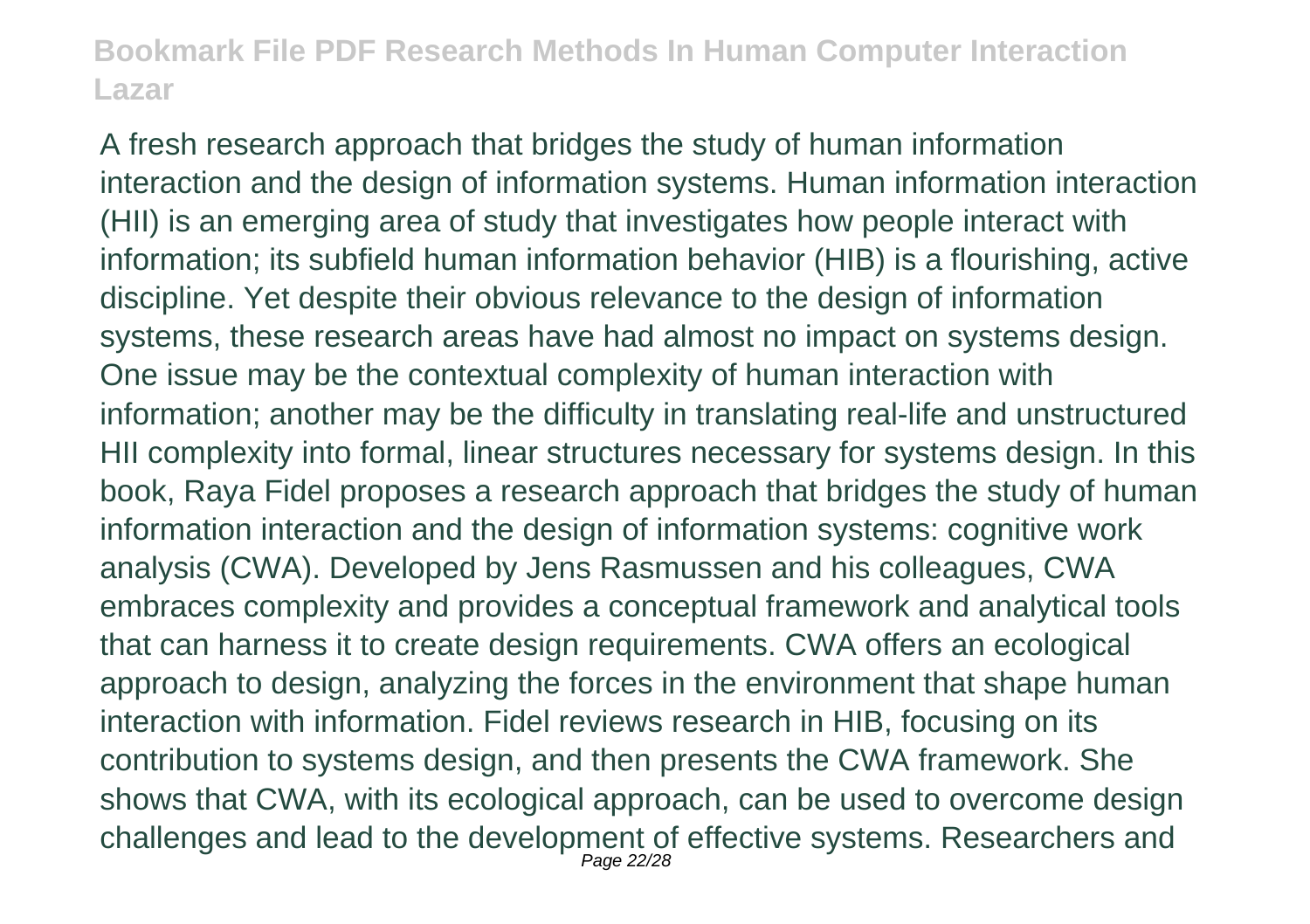designers who use CWA can increase the diversity of their analytical tools, providing them with an alternative approach when they plan research and design projects. The CWA framework enables a collaboration between design and HII that can create information systems tailored to fit human lives.

Esta enciclopedia presenta numerosas experiencias y discernimientos de profesionales de todo el mundo sobre discusiones y perspectivas de la la interacción hombre-computadoras

Universal Methods of Design provides a thorough and critical presentation of 100 research methods, synthesis/analysis techniques, and research deliverables for human centered design, delivered in a concise and accessible format perfect for designers, educators, and students. Whether research is already an integral part of a practice or curriculum, or whether it has been unfortunately avoided due to perceived limitations of time, knowledge, or resources, Universal Methods of Design will serve as an invaluable compendium of methods that can be easily referenced and utilized by cross-disciplinary teams in nearly any design project. Universal Methods of Design : dismantles the myth that user research methods are complicated, expensive, and time-consuming ; creates a shared meaning for cross-disciplinary design teams ; illustrates methods with compelling visualizations and case studies ; characterizes each method at a glance ; Page 23/28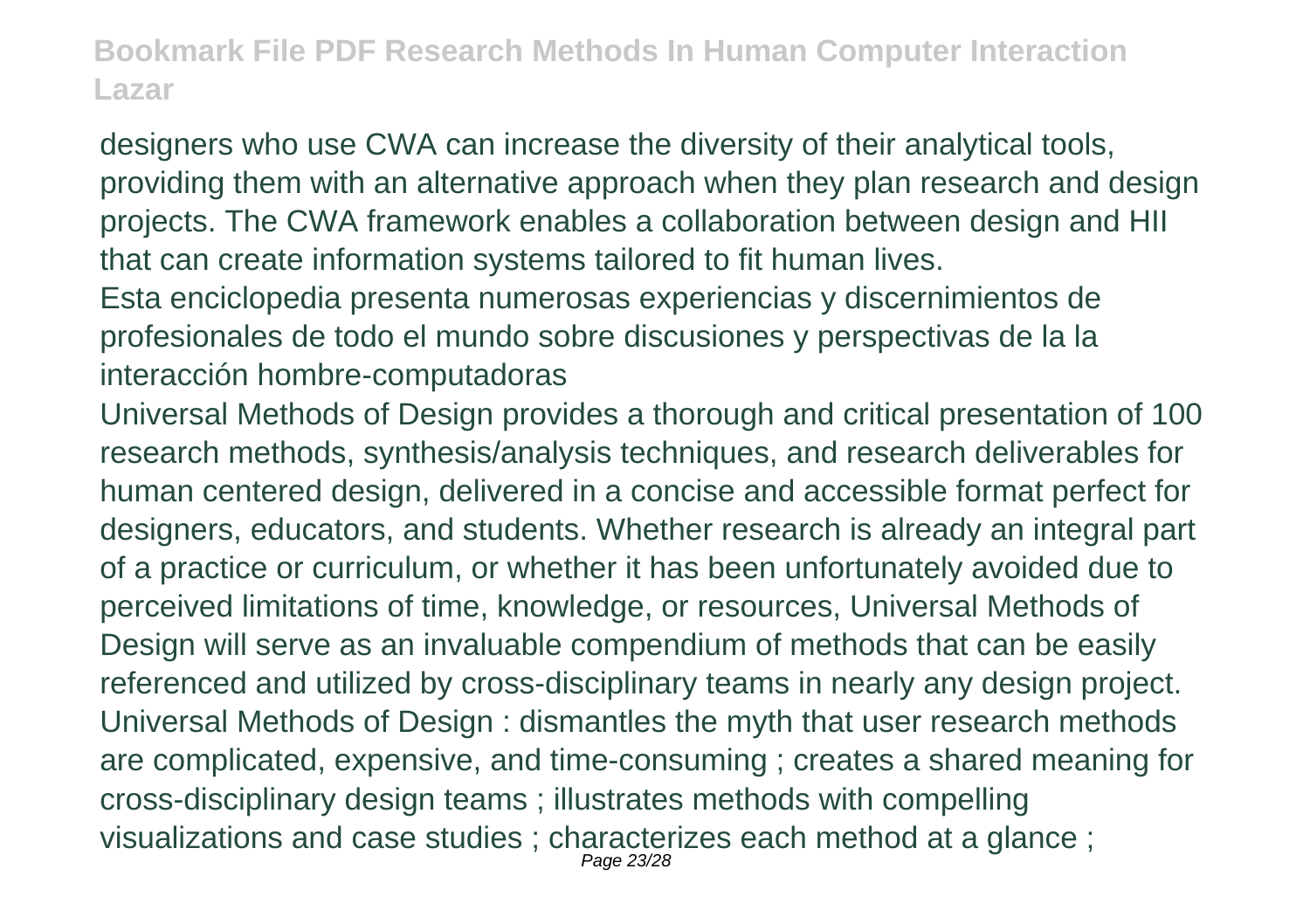indicates when methods are best employed to help prioritize appropriate design research strategies. Universal Methods of Design distills each method down to its most powerful essence, in a format that will help design teams select and implement the most credible research methods best suited to their design culture within the constraints of their projects.

This four volume set provides the complete proceedings of the 10th International Conference on Human-Computer Interaction held June, 2003 in Crete, Greece. A total of 2,986 individuals from industry, academia, research institutes, and governmental agencies from 59 countries submitted their work for presentation at the conference. The papers address

This book provides a comprehensive collection of methods and approaches for using formal methods within Human-Computer Interaction (HCI) research, the use of which is a prerequisite for usability and user-experience (UX) when engineering interactive systems. World-leading researchers present methods, tools and techniques to design and develop reliable interactive systems, offering an extensive discussion of the current state-of-the-art with case studies which highlight relevant scenarios and topics in HCI as well as presenting current trends and gaps in research and future opportunities and developments within this emerging field. The Handbook of Formal Methods in Human-Computer Page 24/28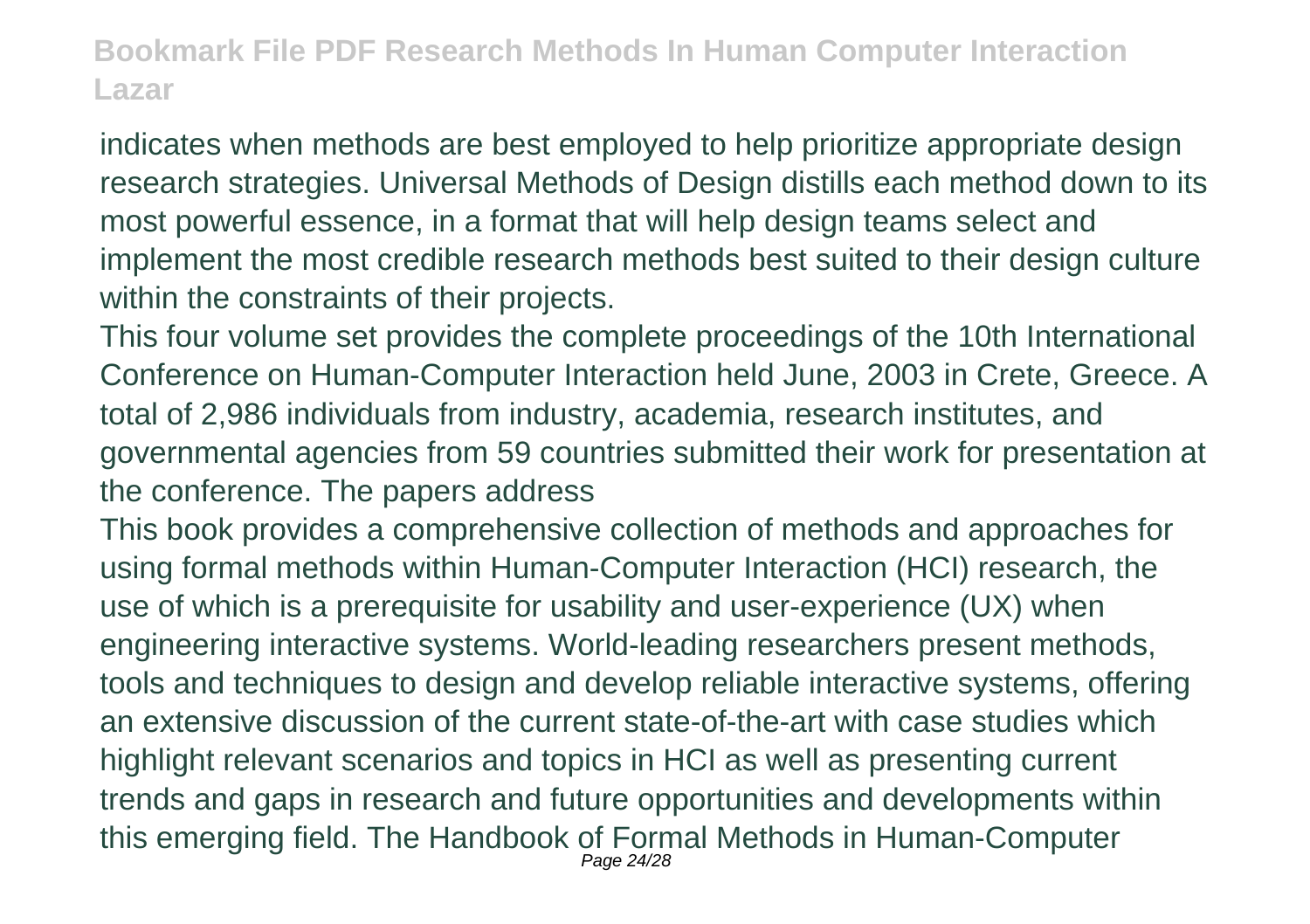Interaction is intended for HCI researchers and engineers of interactive systems interested in facilitating formal methods into their research or practical work. This book contains an interesting and state-of the art collection of papers on the recent progress in Human-Computer System Interaction (H-CSI). It contributes the profound description of the actual status of the H-CSI field and also provides a solid base for further development and research in the discussed area. The contents of the book are divided into the following parts: I. General humansystem interaction problems; II. Health monitoring and disabled people helping systems and III. Various information processing systems. This book is intended for a wide audience of readers who are not necessarily experts in computer science, machine learning or knowledge engineering, but are interested in Human-Computer Systems Interaction. The level of particular papers and specific spreading-out into particular parts is a reason why this volume makes fascinating reading. This gives the reader a much deeper insight than he/she might glean from research papers or talks at conferences. It touches on all deep issues that currently preoccupy the entire field of H-CSI.

HCI is a field of study that involves researching, designing, and developing software solutions that solve human problems. With this book, you will learn how to build and deploy a software prototype that will allow you to test and iterate your human-centered solution.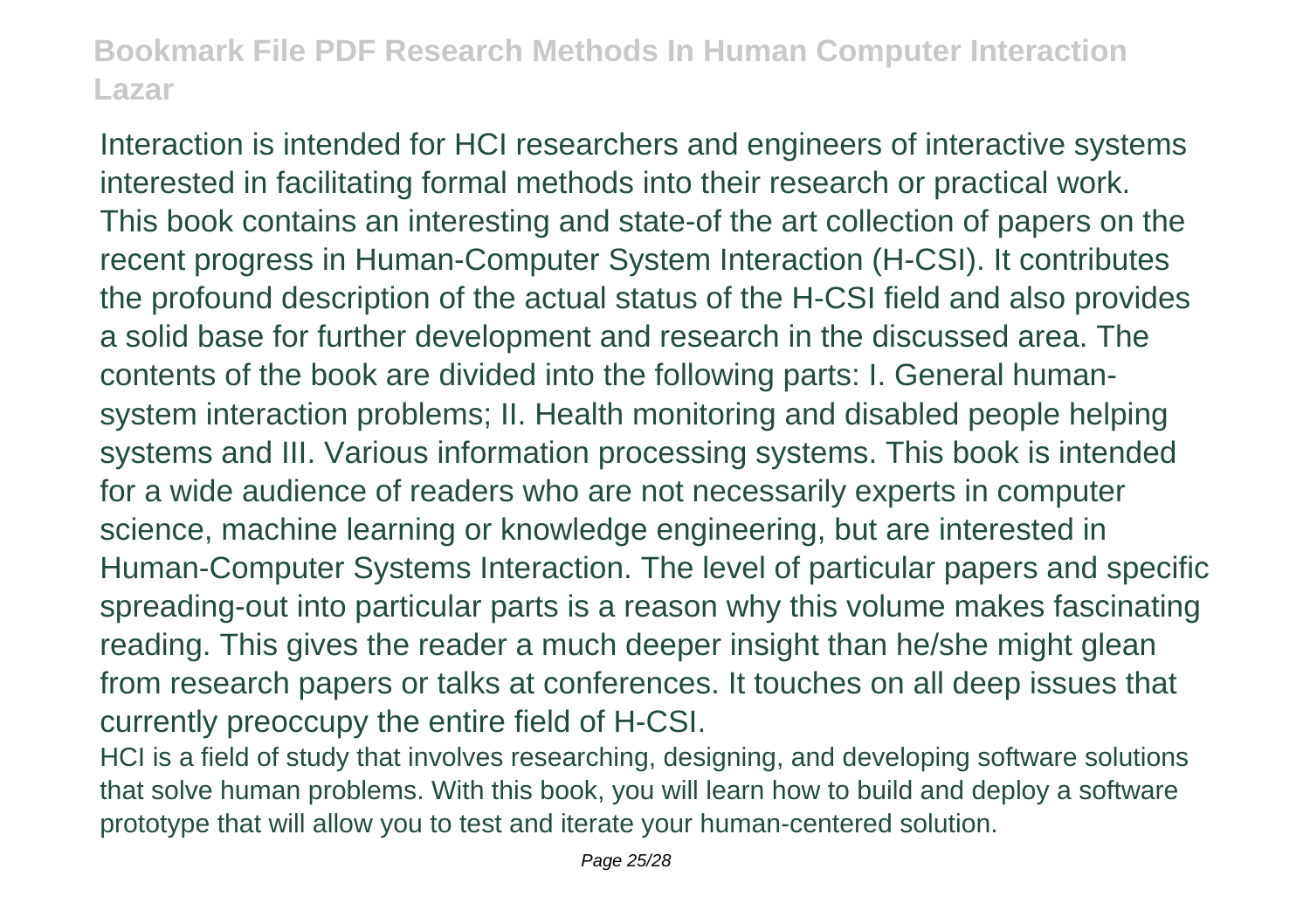With a variety of emerging and innovative technologies combined with the active participation of the human element as the major connection between the end user and the digital realm, the pervasiveness of human-computer interfaces is at an all time high. Emerging Research and Trends in Interactivity and the Human-Computer Interface addresses the main issues of interest within the culture and design of interaction between humans and computers. By exploring the emerging aspects of design, development, and implementation of interfaces, this book will be beneficial for academics, HCI developers, HCI enterprise managers, and researchers interested in the progressive relationship of humans and technology. This textbook provides a comprehensive overview of the human-computer interface in clear, non-technical language, making it an ideal introduction for students of both psychology and computer science. Covering the past, present, and future developments in technology and psychology, it combines cutting-edge academic research with engaging illustrations and examples that show students how the material relates to their lives. Topics addressed include: human factors of input devices, and the basics of sensation and perception; memory and cognitive issues of users navigating their way through interfaces; communication via programming languages and natural speech interaction; cyberpathologies such as technostress and Internet addiction disorders; and challenges surrounding automation and artificial intelligence. This thoroughly updated second edition features new chapters on virtual reality and cybersecurity; expanded coverage of social media, mobile computing, e-learning, and video games; and end-of-chapter review questions that ensure students have mastered key objectives.

How well do you really know your users? With properly conducted user research, you can Page 26/28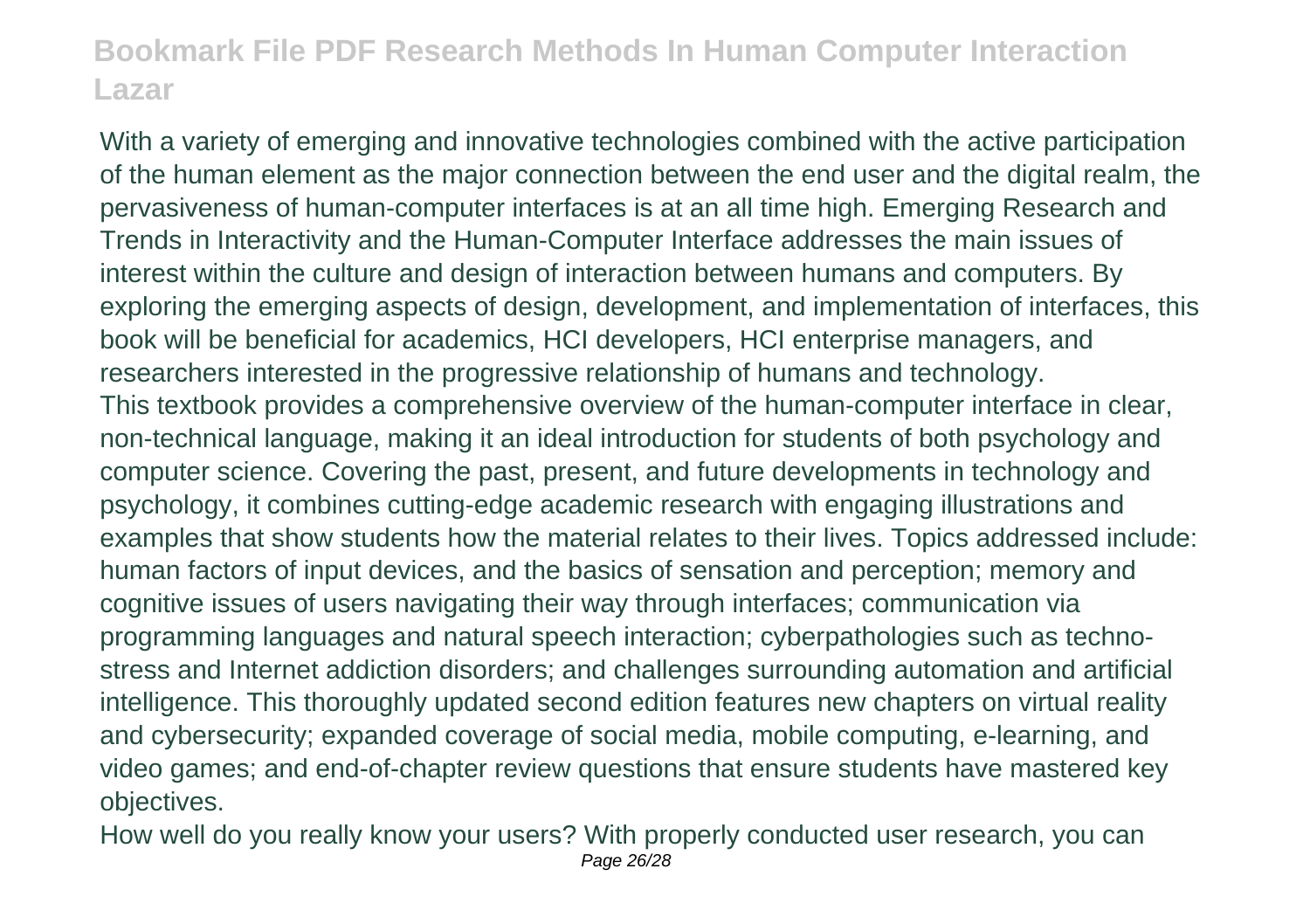discover what really makes your audience tick. This practical guide will show you, step-by-step, how to gain proper insight about your users so that you can base design decisions on solid evidence. You'll not only learn the different methodologies that you can employ in user research, but also gain insight into important set-up activities, such as recruiting users and equipping your lab, and acquire analysis skills so that you can make the most of the data you've gathered. And finally, you'll learn how to communicate findings and deploy evidence, to boost your design rationale and persuade skeptical colleagues. Design your research Cost justify user research Recruit and incentivise users Discover how to run your research sessions Analyze your results Reporting on results and acting in your findings Museums have been a domain of study and design intervention for Human-Computer Interaction (HCI) for several decades. However, while resources providing overviews on the key issues in the scholarship have been produced in the fields of museum and visitor studies, no such resource as yet existed within HCI. This book fills this gap and covers key issues regarding the study and design of HCIs in museums. Through an on-site focus, the book examines how digital interactive technologies impact and shape galleries, exhibitions, and their visitors. It consolidates the body of work in HCI conducted in the heritage field and integrates it with insights from related fields and from digital heritage practice. Processes of HCI design and evaluation approaches for museums are also discussed. This book draws from the authors' extensive knowledge of case studies as well as from their own work to provide examples, reflections, and illustrations of relevant concepts and problems. This book is designed for students and early career researchers in HCI or Interaction Design, for more seasoned investigators who might approach the museum domain for the first time, and for researchers Page 27/28